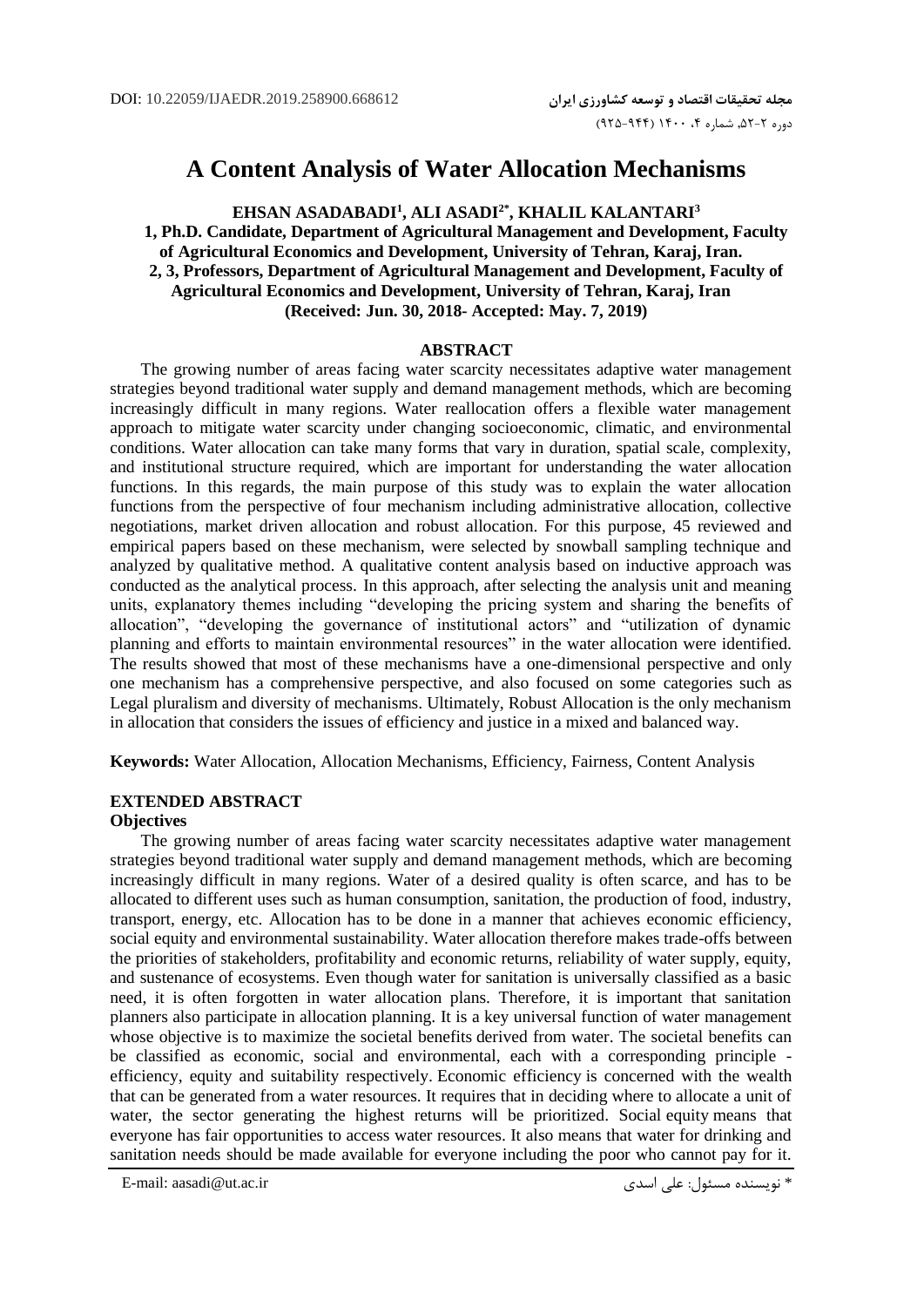The sustainability principle gives recognition to the environment as a user of water, with direct and indirect benefits for human beings and the ecological system. Water reallocation offers a flexible water management approach to mitigate water scarcity under changing socioeconomic, climatic, and environmental conditions. Water allocation can take many forms that vary in duration, spatial scale, complexity, and institutional structure required, which are important for understanding the water allocation functions. In this regards, the main purpose of this study was to explain the water allocation functions from the perspective of four mechanism including administrative allocation, collective negotiations, market driven allocation and robust allocation.

## **Methods**

 For this purpose, 45 reviewed and empirical papers based on these mechanism, were selected by snowball sampling technique and analyzed by qualitative method. A qualitative content analysis based on inductive approach was conducted as the analytical process. Qualitative content analysis against quantitative content analysis and instead of account apparent words, deals with latent themes and templates. Overall, the qualitative content analysis search concepts, terms, and relationships between these concepts, try to the infer and reveal hidden patterns in the interviews, observations and written documents.

#### **Results**

In this approach, after selecting the analysis unit and meaning units, explanatory themes including "developing the pricing system and sharing the benefits of allocation", "developing the governance of institutional actors" and "utilization of dynamic planning and efforts to maintain environmental resources" in the water allocation were identified. The results showed that most of these mechanisms have a one-dimensional perspective and only one mechanism has a comprehensive perspective, and also focused on some categories such as Legal pluralism and diversity of mechanisms.

#### **Conclusion**

Robust Allocation is the only mechanism in allocation that considers the issues of efficiency and justice in a mixed and balanced way. Generally, this study significantly focused on the content and principles of explanation and synthesis of selected theories in selection of the scientific papers and did not consider related critical approaches. Hence, it is suggested to investigate critical approaches in future studies.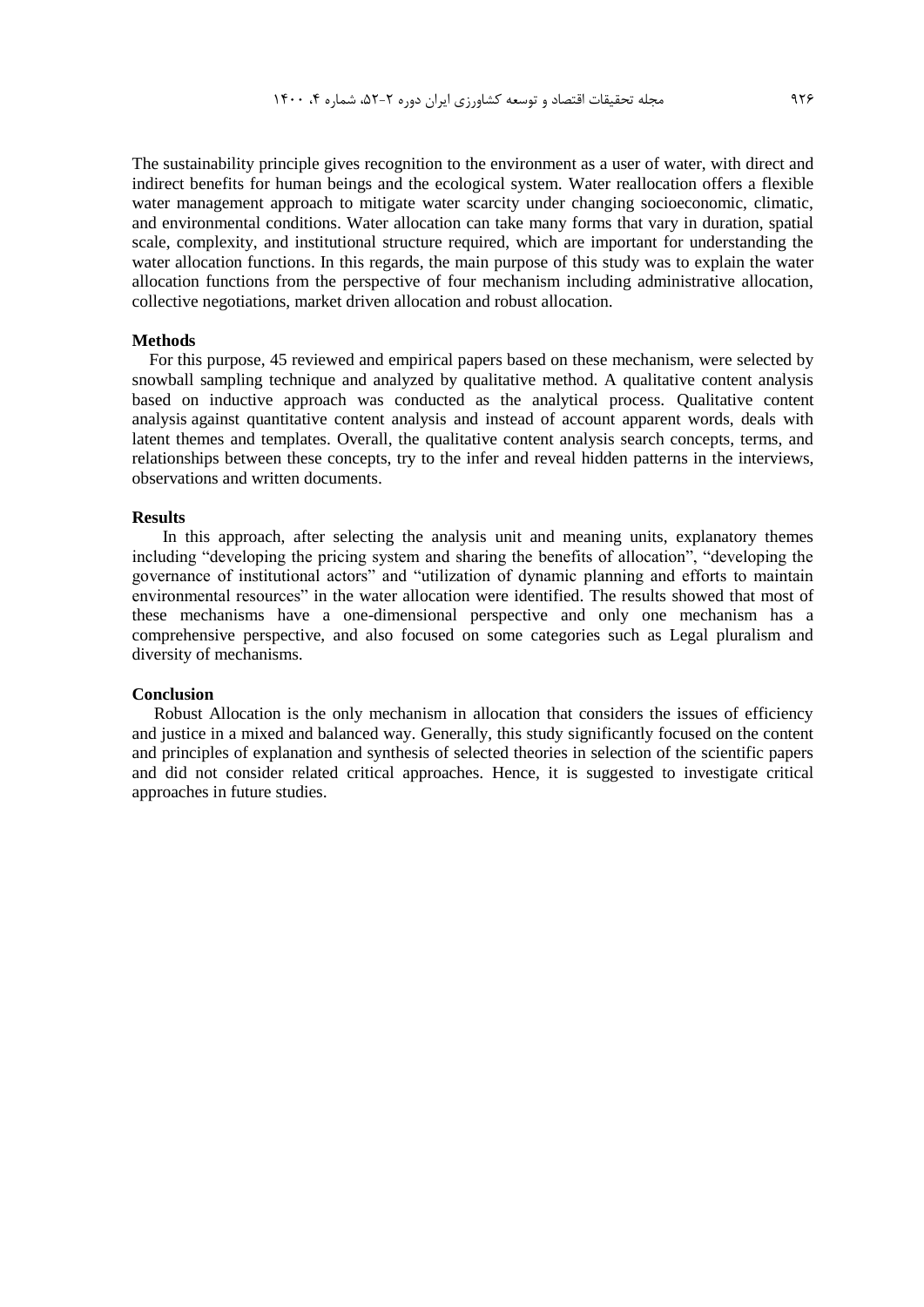**تحلیل محتوای سازوکارهای تخصیص منابع آب**

**،<sup>1</sup> علی اسدی <sup>2</sup>\* احسان اسدآبادی 3 ، خلیل کالنتری ،1 دانشجوی دکتری گروه مدیریت و توسعه کشاورزی، دانشکده اقتصاد و توسعه کشاورزی، دانشگاه تهران، کرج، ایران ،2 ،3 استادان گروه مدیریت و توسعه کشاورزی، دانشکده اقتصاد و توسعه کشاورزی، دانشگاه تهران، کرج، ایران )تاریخ دریافت: -97/4/9 تاریخ تصویب: 98/2/17(**

**چکیده**

**رشد روزافزون مناطق مواجه با محدودیت منابع آب، اتخاذ راهبردهای مدیریت سازگارانهی آب را در ورای روشهای سنتی مدیریت عرضه و تقاضا، مُبدل به امری الزامی نمودهاست. تخصیص آب بهعنوان یک روش مدیریتی مُنعطف، از این امکان برخوردار است که در هنگامه تغییرات اقتصادی – اجتماعی، اقلیمی و شرایط زیستمحیطی، بهعنوان ممری جهت مقابله با محدودیت منابع آب، عمل نماید. تخصیص آب میتواند اشکال مختلفی داشتهباشد که در استمرار، مقیاس فضایی، پیچیدگی و ساختارهای نهادی مورد نیاز، متفاوت هستند، که توجه به آنها برای درک کارکردها تخصیص آب حائز اهمیت است. در این راستا، هدف اصلی تحقیق حاضر تببین کارکردهای تخصیص از زاویهی دید چهار سازوکار شامل تخصیص اداری، مذاکرات اجتماعی، تخصیص بازارمحور و تخصیص توانمند بود. بدین منظور، با بهرهگیری از روش نمونهگیری گلولهبرفی، 45 عنوان مقاله با محوریت سازوکارهای مذکور انتخاب گردید و به روش کیفی مورد تحلیل قرارگرفت. فرآیند تحلیل با رویکردی استقرایی و با استفاده از تحلیل محتوای کیفی هدایت شد. در این رویکرد پس از انتخاب واحد تحلیل و واحدهای معنایی، مضامین تبیینکنندهی کارکردهای تخصیص تحت عنوان »بهرهگیری از برنامهریزی پویا و اهتمام به حفظ منابع زیستمحیطی«، »توسعهی نظام قیمتگذاری و تسهیم منافع حاصل از تخصیص« و »توسعهی حکمرانی کنشگران نهادی« تعیین گردیدند. نتایج نشان داد که اکثر مکانیزمهای مزبور دارای دیدگاهی تک بعدی میباشند و تنها یک مکانیزم دارای دیدگاهی جامعنگر بوده که بر مقوالتی چون تکثر حقوق و سازوکارها تأکید دارد. در نهایت تخصیص توانمند تنها سازوکاری است که بر مباحثی چون عدالت و کارایی بهگونهای آمیخته و متوازن توجه دارد.**

**واژههای کلیدی: تخصیص آب، سازوکارهای تخصیص، کارایی، عدالت، تحلیلمحتوا.**

معقوالنه از آب و اتخاذ سياستهای مناسب بهمنظور حفظ اين منابع، مبدل به موضوعی مهم و حياتی برای بسياری از کشورهای جهان شده است. امروزه، بسياری از نقاط جهان بهدليل تغيير شرايط آب و هوايی و توسعه فعاليتهای اقتصادی – اجتماعی با کمبود و محدوديت دسترسی به اين منبع حياتی روبرو میباشند ) Alcamo

#### **مقدمه**

آب بهعنوان ارزشمندترين موهبت طبيعی و ضروریترين منبع حيات و بهزيستی انسانها، همواره نقش بسزايی را در رشد و توسعه تمدنها ايفا نموده Gleick & Heberger, 2012; Ganji *et al*., ( است (2018(. طی چند دهه گذشته استفاده منطقی و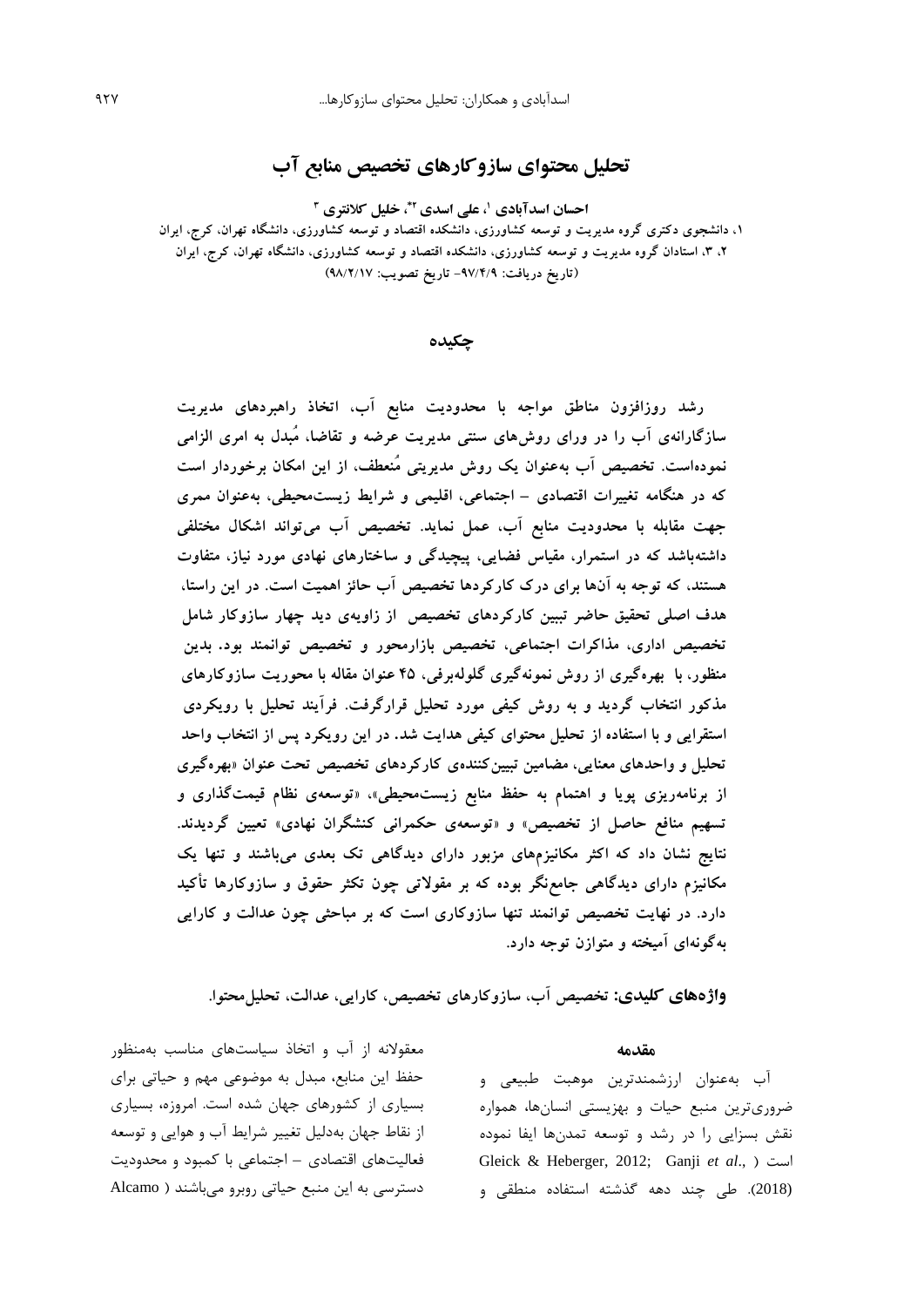2018 ,Zarifian; 2007 ,*al et*)، بهگونهای که تا حد زيادی چرخهی هيدرولوژيکی جهانی، امنيت آب انسانها، سالمت زيستگاههای آبی و همچنين، تنوع زيستی رودخانهها مورد تهديد قرار گرفته است و حتی بسياری از کشورهای برخوردار از منابع غنی آبی نيز در مضيقه قرار گرفتهاند ) ;2010 .,*al et* Vörösmarty -به .(Jacobsen *et al*., 2012; van Vliet *et al*., 2013 طورکلی، در يک تعريف جامع کمبود و محدوديت آب را میتوان بهرهبرداری بيش از اندازه از آب، هنگامی که تقاضا برای اين منبع حياتی فراتر از ظرفيت جايگزينی آن باشد، تعريف نمود ) ;2007 .,*al et* Alcamo Haddeland *et al*., 2014; Kiguchi *et al*., 2015; Lehner *et al*., 2006; Prudhomme *et al*., 2014; Schewe *et al*., 2014; Sperna Weiland *et al*., 2012; Stahl, 2001; Van Vliet *et al*., 2013; Wada *et al*., .)2011

بر اين اساس، بسياری از سياستگذاران براين امر صحه میگذارند که رفاه و حيات جهانيان در آيندهی نزديک به حل مشکل کمبود آب و در نتيجه، بهرهبرداری مناسب و پايدار از اين منبع حياتی بستگی Minciardi *et al*, 2007; Bear *et al*, ( داشت خواهد 2002). در اين زمينه، راهبرد تخصيص<sup>۱</sup> مىتواند بهعنوان مَمَری در جهت التيام معضالت بيان شده عمل نمايد. تخصيص در لغت بهمعنای اختصاصدادن، خاصکردن، مختصکردن و ويژهگردانيدن است که متضاد کلمهی تعميم میباشد. تخصيص آب فرآيند تقسيم آب مابين متقاضيان (مشروع) در يک زمان معين و مطابق با شرايط مشخص میباشد ) .,*al et* Quesne Le 2013 ,2013 ,2010). براين اساس، با تكامل اهداف و رويکردها در طول زمان، تخصيص منابع آبی تعيين میکند که چه ميزان آب برای مصارف انسانی وجود دارد و چگونه بايد اين منابع مابين مناطق و مصارف رقيب تسهيم شوند. نحوهی تخصيص آب در بين کاربران )شهرها، کشاورزان، تأمينکنندگان انرژی، صنايع و زيستمحيط) و يا در درون بخشها (از قبيل تخصيص مابين کشاورزان با توليد محصوالتی با ارزش اقتصادی باال و کشاورزانی با توليد محصوالتی با ارزش

اقتصادی پايين) بر رفاه کل حوضه و بر توزيع ثروت مابين کاربران مختلف آب تأثير خواهد گذاشت از .(Palomo-Hierro *et al*., 2015; Ahadiat, 2018( اينرو، راهبرد تخصيص بايد چهار ويژگی مشارکت وسيع تمامی ذینفعان در فرآيند تصميمگيری، اجماع محوری برای تأمين منافع وسيع گروههای ذینفع، اثربخشی و کارايی فرآيندها و نهادهها و بينش راهبردی را در بر گيرد )2011 ,*al et* Schneider). عالوه بر کارکردهای ذکر شده، ديدگاههای نظری و تجربی موجود در زمينهی تخصيص بر اين امر صحه میگذارند که معموالً برنامهريزیهای تخصيص آب براساس دستيابی به يکسری اهداف کليدی صورت میگيرند که مباحثی چون، عدالت، حفاظت از محيطزيست، مدنظر قرار دادن اولويتهای توسعه، تعادلبخشی بين عرضه و تقاضا و حمايت از بهرهبرداری کارا را شامل میگردند ) *et* Speed 2013 .,*al*). اما نکته امر در اين زمينه جای گرفتهاست که نوع نگاه و تحليلی که هر کدام از سازوکارها با توجه به بنيانهای نظری خود از فرآيند تخصيص در اختيار قرار میدهند، کامالً از يکديگر متمايز است. بدين معنا که اهداف مستتر در بطن اين سازوکارها بهگونهای آشکار، در تعيين اولويتها و فرآيند تخصيص از يکديگر متفاوت میباشند. از اينرو، سوال اصلی تحقيق حاضر براين اساس شکل گرفتهاست که محتوای اَسنادی سازوکارهای موجود در تخصيص منابع آبی از چه سهمی در تبيين کارکردهای تخصيص مطلوب برخوردار میباشند؟ در واقع، تحقيق حاضر در صدد پاسخ به اين سوال است که از زاويهی ديد هر يک از سازوکارهای مزبور، کارکردهای يک تخصيص مطلوب چيست و سهم هر سازوکار از تبيين اين ويژگیها چه ميزان است؟ **مبانی نظري و پيشينه پژوهش**

با توجه به اهميت راهبرد تخصيص در کسب مزايايی چون بهبود کيفيت منابع آب، مواجهه مستقيم با تقاضاهای روبه رشد، افزايش انعطافپذيری و اطمينانپذيری نظامها و کاهش هزينههای تأمين آب، سازوکارهای متعددی جهت به منسه ظهور رسيدن راهبرد مذکور، توسعه يافتهاند که در اين ميان میتوان

 $\overline{a}$ 1. Allocation Strategy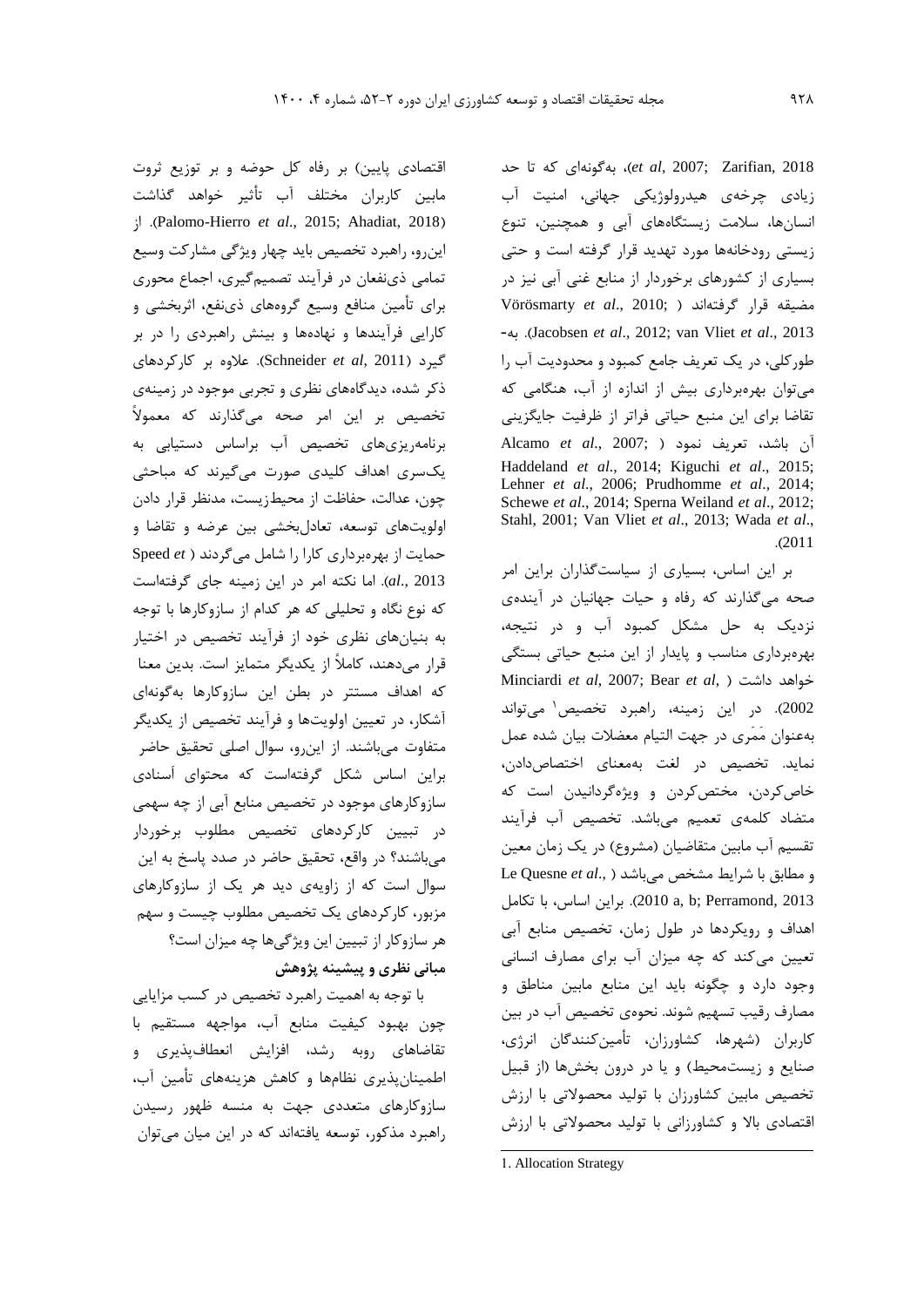به تخصیص اداری، مذاکرات اجتماعی، تخصیص بازارمحور ٦و تخصیص توانمند ٦شاره نمود. لازم به ذکر است که سازوکارهای مزبور در استمرار، مقياس فضايی، پيچيدگی و ساختارهای نهادی مورد نياز، با يکديگر تفاوتهايی دارند که مبانی تئوريکی مرتبط با آنان در ذيل و به تفکيک مورد بحث قرار خواهد گرفت.

شالوده اصلی تخصيص اداری بر يک اقدام از سر اجبار (غيرداوطلبانه) استوار است و مشتمل بر تصميمی از باال به پايين بوده که يک نهاد دولتی و يا نيمه دولتی برای تخصيص حقوق موجود آب اتخاذ مینمايد. براين اساس تخصيص اداری شامل انتقال آب توسط نهادهای ملی، ايالتی (استانی) و يا حوضهای است که معمولاً آب را از يک کاربر به کاربر ديگر منتقل میکند و اين عمل تحت اين فرض صورت میگيرد که عمل مزبور به نفع جامعه بهعنوان يک کل است ) .,*al et* Rockström 2014(. تخصيص اداری اغلب برای مقابله با نگرانیهای موجود دربارهی الزامات زيستمحيطی و همچنين، عدمعدالت اجتماعی صورت میگيرد ) Dick-Meinzen 2008 ,Ringler and). دليل اين امر آن است که ذی- نفعان بهدنبال کسب حداکثر منافع هستند و در اين بين رفتارهای مزبور و نگرانیهای بيان شده در قاموس آنان جای نمیگيرد و دولت تحت دکترين اعتماد عمومی اين وظايف را برعهده میگيرد. از سوی ديگر، جای نگرفتن رفتار آب در چارچوب کاالهای بازار محور و عمومی شناخته شدن اين منبع حياتی میتواند از ديگر داليل ورود بخش دولتی به مبحث تخصيص منابع آبی باشد )2016 ,Cai and Marston). گونههای متداول تخصيص ادارای در دو وجه تخصيص مجدد منابع آب موجود و يا افزايش عرضهی منابع جديد جای میگيرد که در اين ميان راهکارهايی چون لغو حقآبه )از طريق جريمه و يا واگذاری(، مصادره، اقدام قانونی و يا ساخت و ساز پروژههای آب در مقياس بزرگ نمود بيشتری دارند )2015 ,*al et* Hierro-Palomo). در نهايت اشاره به اين نکته ضروری است که معموالً تخصيص عمومی آب براساس حجم صورت میگيرد و در آن قواعد فيزيکی و

- 1. Administrative Allocation
- 2. Collective Negotiations
- 3. Market Driven Allocation
- 4. Robust Allocation

1

نفوذ سياسی نقش پررنگی را ايفا مینمايد ) *et* Debaere .)*al*, 2014

از سوی ديگر، تخصيص مبتنیبر مذاکرات جمعی، راهحل نوآورانهای را برای توزيع مجدد منابع آبی فراهم میآورد و شرايط مورد توافقی را در بين کاربران موجود آب از قبيل کاربران جديد و قديم و يا بين کاربران و دولت، ايجاد مینمايد. مذاکرات داوطلبانهی غيررسمی بهطور گسترده در سطح جهانی قابل مشاهده است، اما تجمع اين نحوهی مذاکرات بيشتر در کشورهايی با کمبود شديد منابع آب و فاقد بازارهای سرمايهای توسعهيافته، قابل رؤيت میباشد ) .,*al et* Downard 2014(. بر اين اساس، رسميت يافتن مذاکرات مزبور زمينههای الزم برای اصالحات نهادی گسترده و تشکيل بازارهای رسمی را پديد خواهد آورد (Sutawan, 1996). الزم به توجه است که اثرات تخصيص مزبور در جهت حفظ منابع آب، وابسته به هنجارها و قدرت نهادهای اجتماعی میباشد که در اين راه کاربران ملزم به انجام اقداماتی در جهت ساماندهی منابع آب میباشند تا عضويت آنان از سوی نهادهای مزبور مورد پذيرش قرار گيرد. از سوی ديگر، هنجارهای اجتماعی نقش پررنگی را در حمايت از قوانين، نظارت و وضع تحريمها ايفا مینمايند که میتوانند در صورت پيروی از مسير اَصلح، ياریبخش نهادهای اجتماعی باشند )2012 ,Dunn). ذکر اين نکته ضروری است که تخصيص آب بهوسيله مذاکرات جمعی معموالً منافع تمام ذینفعان درگير در توافق را در برمیگيرد و نگرانیهای ناشی از خطر ورود افراد غيرمرتبط را تقليل میبخشد. هدف حکمرانی مناسب در اين نوع تخصيص جلوگيری از ورود کاربران ثالث است، که ممکن است در اين ميان و در بين مذاکرات، کاربران زيستمحيطی مغفول بمانند ) Levine 2007 ,*al et*). در نهايت، مذاکرات امکان تخصيص منابع آب در مقياس گسترده )از قبيل بين شهرهای کوچک و کشاورزان نزديک به اين مناطق و حتی در بين کشورهای همسايه) را فراهم میآورند.

بر اساس نظريههای اقتصادی، کاراترين سازوکارهای تخصيص منابع، در بازارهای رقابت کامل بروز مینمايند که در اين ميان، عالئم قيمتی به مثابه دستهای نامرئی، بهعنوان مشوق بنگاهها و اشخاص جهت کسب حداکثر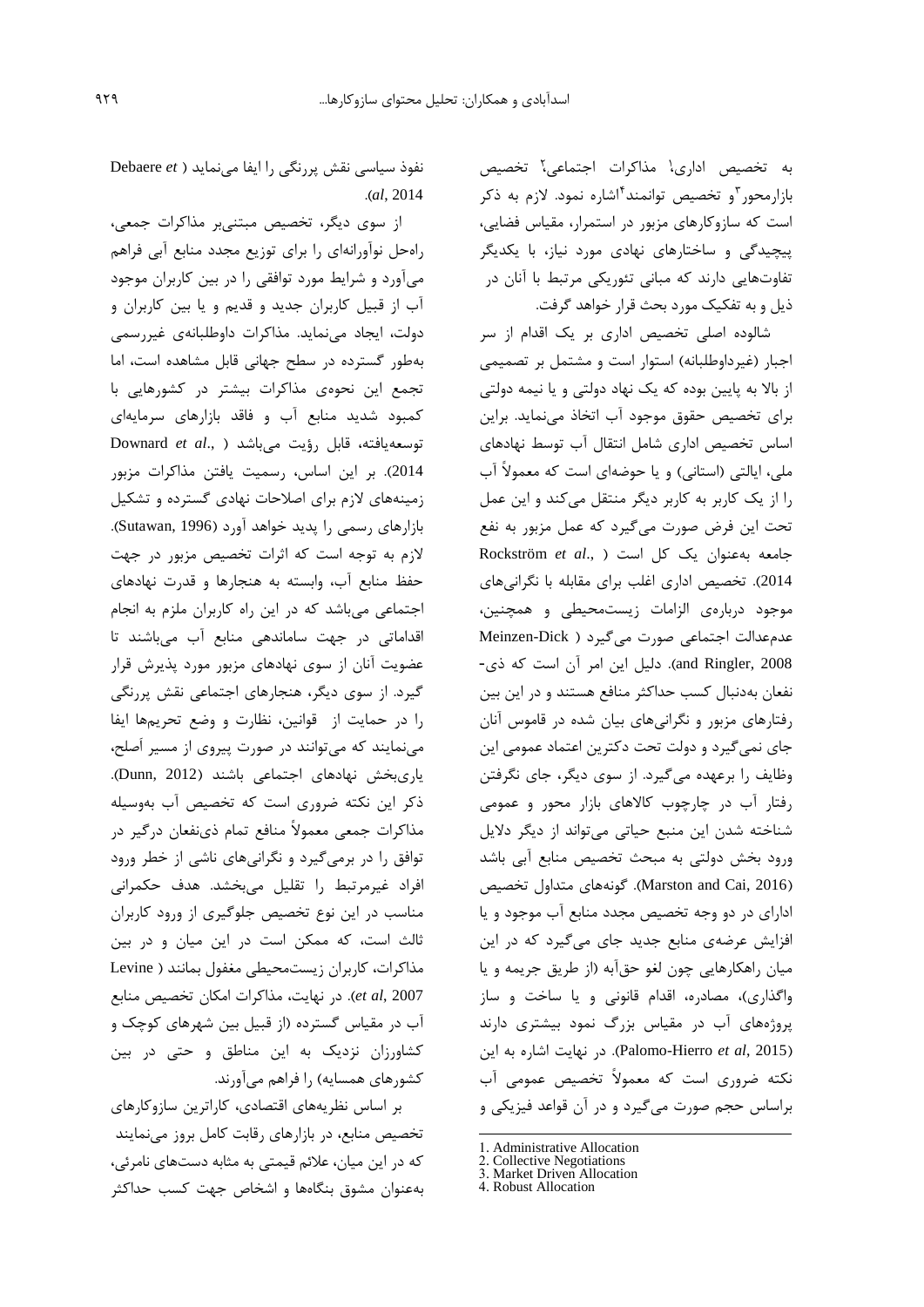کارا و پذيرا از سوی سياسيون را فراهم میآورد ) ,Jen 2003(. شاکلهی تخصيص مزبور براساس دو قاعده و يک برهان بنا نهاده شدهاست. نخستين قاعده، اصل <sup>1</sup> تينبرگن نام دارد، که بيانگر اين مطلب است که مشکالت چند بُعدی و مهم، نيازمند ابزارهای نظارتی متعدد میباشند )1952 ,Tinbergen). براين اساس، جهت دستيابی به سياستها و اهداف بلندمدت و کوتاهمدت نياز به روشها و ابزارهای جداگانهای میباشد. به بيان ديگر، Tinbergen اشاره مینمايد که جهت دستيابی به تخصيص توانمند بهجای اعمال مديريت يکپارچه از روشهای مجزای توانمند بهرهگرفته شود )بهعبارت ديگر در هر راهحل عملی بايد تعداد متغيرها با Young and McColl, 2002; ) (معضلات برابری نماید 2001 ,Krehm; c2003). قاعدهی دوم به اصل وظايف ماندل<sup>۲</sup> باز میگردد که به حقوق و صدور مجوزهای بهرهبرداری قابل انتقال اشاره دارد. اصل مزبور بيان میدارد که برای بهينه ماندن خروجیها در طول زمان، نياز است که ابزارها و روشها با اهداف هماهنگ گردند و در صورت عدم شکلگيری چنين تجانسی، نظام تخصيص به سوی عدم ثبات سوق پيدا خواهد نمود (اصل ماندل را به صورت تلخيصی «اصل وظايف<sup>»</sup> نيز مینامند( )1962 ;1960 ,Mundell). درنهايت، سومين رکن تخصیص توانمند، برهان کوئز<sup>۲</sup>میباشد، که بیانگر اين مطلب است که جهت دستيابی به تخصيص مناسب (صرفنظر از توزيع اوليه) بايد هزينههای مرتبط با انتقال حقوق مالکيت بسيار قليل )نزديک به صفر( باشند. براين اساس، هنگامی که از ابزارهای متعدد جهت تقليل هزينههای معامالت بهرهگرفته میشود، نياز است تا ابزارهای مزبور از قابليت ارائهی نتايج بهينهی پويا )در قالب، ارزشها، هزينهها و درک تغييرات) برخوردار باشند. در اين ميان، میتوان اهداف تخيصيص توانمند را در سه باب، توزیع مبتنی<u>ب</u>ر قاعدهی انصاف<sup>۹</sup> کارایی اقتصادی<sup>۶</sup> و مديريت اثرات ناشی از عوامل بيرونی<sup>۲</sup>

سود و مطلوبيت )در فعاليتهايی چون خريد، فروش و فرآيندهايی که در آن از مزيت نسبی برخوردارند) عمل مینمايند )2013 ,Liang). در شرايط مزبور ارزش کل توليدات به حداکثر ميزان خود خواهد رسيد و تمامی مشارکتکنندگان بازار، در وضعيت مطلوبتری جای خواهند گرفت و اين تحت شرايطی است که منابع بهگونهای کارا تخصيص يافتهاند ) European 2012 ,Commission). در تخصيص بازارمحور، هدف از بازار آب، تبادل و تجارت حقآبهی کاربران موجود بهصورت دائم و يا موقت میباشد. پيشنياز يک بازار آب موفق وجود حقآبههای معين، انحصاری، قابل انتقال و با پشتوانهی اجرايی، میباشد که اين امر نيازمند يک چارچوب قانونی، نهادی و نظارتی قدرتمند است که قادر به نظارت، اجرا و ارايه زيرساختهای الزم جهت نقل و انتقاالت باشد. از سوی ديگر تعداد کافی سهامداران با هزينههای فرصت متفاوت آب، کارايی اقتصادی بازار را افزايش میدهد. در بسياری از تحقيقات مرتبط با بازار آب از اين نظريه پشتيبانی میشود که آب بايد از سمت کاربران با ارزش اقتصادی پايينتر بهسمت کاربران باارزش اقتصادی باالتر انتقال يابد )2012 ,Maestu). از سوی ديگر، بهدليل آنکه در بازار آب، معامالت، حداکثر هزينهی انتقال را در بر میگيرند، سازمانهای اداری و سهامداران با توجه به قدرت بازارهای در اختيارشان، از اين امکان برخوردارند که بازارهای آب را منحرف نمايند که اين امر، برخالف آنچه که بازار مناسب خوانده میشود، سبب اضمحالل يکنواختی قيمتها مابين تمامی کاربران خواهد شد )2015 ,*al et* Giannoccaro).

در نهايت، تخصيص توانمند، به توانايی بازيابی يک نظام، در هنگامهی شرايط غيرمترقبه اشاره داشته که در اين راه توجه به جزئيات از اهميت ويژهای برخوردار خواهد بود )1992 ,Anon). نکته مهم در تخصيص توانمند ايجاد تغييرات الزم بدون دگرگونی بنيانها میباشد. براين اساس، چنين تخصيصی از قابليتهايی چون سازگاری، تداوم و گذر از بحرانها برخوردار است )a2003 ,McColl & Young). اصالحات و بازبينی در آنان توسط دستورات از باال به پايين و سياسی صورت نمیگيرد. در جهان مُتغيّر کنونی تخصيص مزبور مُتشکل از ساختاری است که امکان دستيابی به نتايج

 $\overline{a}$ 1. Tinbergen Principle

<sup>2.</sup> Mundell's Assignment Principle

<sup>3.</sup> Assignment Principle

<sup>4.</sup> The Coase Theorem 5. Distributive Equity

<sup>6.</sup> Economic Efficiency

<sup>7.</sup> Management of Externalities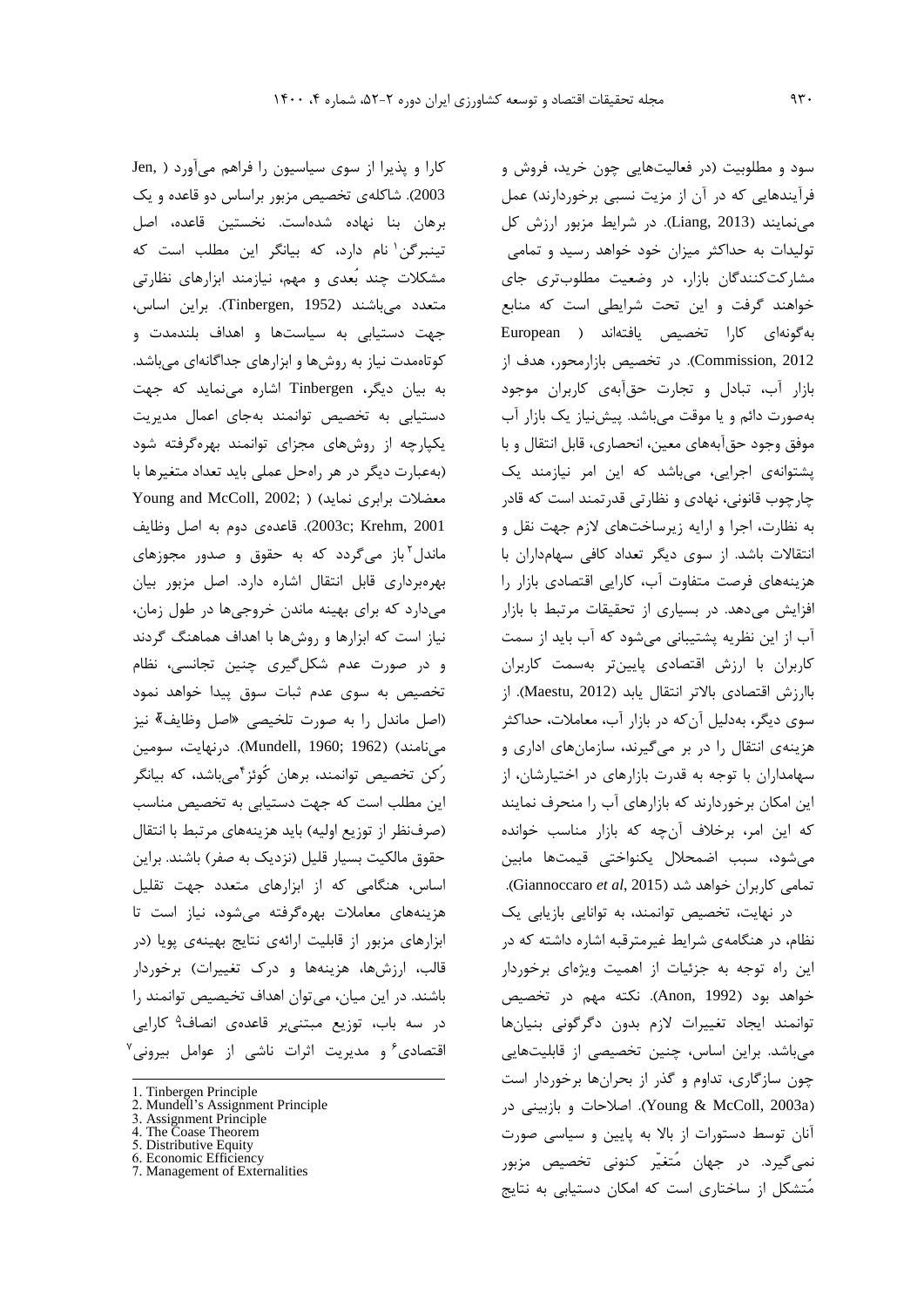تلخيص نمود. در نهايت اشاره به اين نکته ضروری است که رابطهی مابين هزينههای معامالت و تخصيص توانمند، باژگونه`است، بدین منوال که تقلیل هزینههای معامالت به افزايش توانمندی تخصيص، ياری خواهد رساند )2005 ,McColl & Young). فارغ از نوعشناسی سازوکارهای تخصيص، توجه به اين نکته ضروری است که، فصل مشترک ميان تمامی سازوکارهای مزبور اشتراک منافع حاصل از بهرهبرداری از منابع آب بهجای تسهيم منبع مذکور میباشد.

مطالعات تجربی متعددی بهمنظور بررسی سازوکارهای تخصيص منابع آب صورت گرفتهاست که بهعنوان نمونه، گريک و همکاران ) .,*al et* Garrick 2013(، در تحقيقی باعنوان بررسی تحوالت و عملکرد سياستهای بازار و تخصيص آب، يک چارچوب تحليلی برای هزینههای تبادلات<sup>۲</sup>طراحی نمودند. آنان دریافتند که يکی از داليل اصلی هزينههای باالی تبادالت در تخصيص آب وابسته به حقوق آب قابلمبادله است که براساس منابع فيزيکی و اجتماعی وابسته، بهگونهای غيرعملی تعريف میگردند و هزينههای سنگينی را به کاربران تحميل مینمايد. آنان بيان میدارند که در اين راه هزينههای تبادالت نيازمند توجه به سه ستون و پايهی مهم است که شامل، چالشهای مرتبط با اقدامات جمعی، ايجاد تغييرات در نهادها و سازمانها و ايجاد تغييرات در حقوق مالکيت میباشد. همچنين، Boelens Vos and( 2012)، چندگانگی حقوقی و پايداری حقوق آب را در نظامهای مديريت و تخصيص مورد بررسی قرار دادند. نتايج تحقيق حاکی از اين امر است که سرمايهگذاری کاربران در زيرساختهای هيدروليکی، روابط مالکيت جمعی را پديد میآورند. بنيادهای اجتماعی – طبيعی، نظامهای مديريت کشاورزان موجب میگردد که پيچيدگیهای اشتراکات و حقآبههای فردی در فعاليتهای هيدروليکی درهم بیآميزند و فعاليتهای اشتراکی را پديد آورند. در نهايت جهت مديريت پايدار نياز است که سياستها و قوانين تصويبشده بهدرستی مدنظر قرار گيرند و درصورت

ناديدهگرفتن اوامر مذکور نظامهای کارآمد در معرض خطر قرار خواهند گرفت. در مطالعهی صورتگرفته توسط Dick-Meinzen( 2000)، حقوق مالکيت و آبياری پايدار در کشورهای در حال توسعه مورد بحث قرار گرفت. اين تحقيق در پی ايجاد چارچوبی برای درک حقوق مالکيت و درجهت کارايی نظامهای تخصيص بودهاست. اشاره به اين امر ضروریاست که محققان مزبور بيان میدارند که درک حقوق مالکيت نيازمند شناخت کثرتگرايی قانونیاست که اين امر دربرگيرندهی همزيستی تعداد متعددی از انواع قوانين میباشد که میتوانند بهعنوان بخشی از دعاوی حقوق مالکيت عمل نمايند. البته الزم بهذکر است که حقوق مالکيت به معنای مالکيت تاماالختيار نيست، بلکه مشتملبر دستههای متعددی از حقوق است که میتواند توسط مدعيان مختلف چون دولت، گروههای کاربر، اقوام و افراد اخذ گردند. حقوق مزبور جهت، اعتبار، انگيزه و نگهداری از منابع بهجهت تخصيص، ضروری است. در اين راستا *al et* Bjornlund( 2015)، اهميت تَباين سياستهای تخصيص آب مابين جوامع شهری و <sup>3</sup> روستايی را در آلبرتا کانادا مورد بررسی قراردادند. در اين تحقيق سه جهتگيری سياسی که مشتملبر، دخالت دولت، محافظت از محيطزيست و حفاظت از حقوق بخش کشاورزی میباشد، مورد بررسی قرار گرفت. نتايج تحقيق حاکی از اين امر بود که شهروندان بيشتر متمايل به دخالتهای دولتی میباشند؛ اين در حالی است که روستاوندان<sup>۴</sup> در پی محافظت از حقآبههای بخش کشاورزی هستند. در اين ميانه شهروندان تمايل فراوانی را نسبت به حفظ محيطزيست از خود نشان میدهند. *al et* Zhaoa( 2016)، تحقيقی را با عنوان تقليل و تخصيص آبهای مورد بهرهبرداری جهت افزايش توليد، صورت دادند. در تحقيق حاضر شاخصی با عنوان "بهرهبرداری از آب داخلی جهت توليد" ارايه گرديد. آنان بيان میدارند که شاخص مزبور، مابين فشار بر منابع آب محلی و توليدات نهايی ارتباط برقرار مینمايد و اهميت تحليلهای اقتصادی را در  $\overline{a}$ 

.4 ساکنان روستا

2. Transaction Costs

1

<sup>3.</sup> Alberta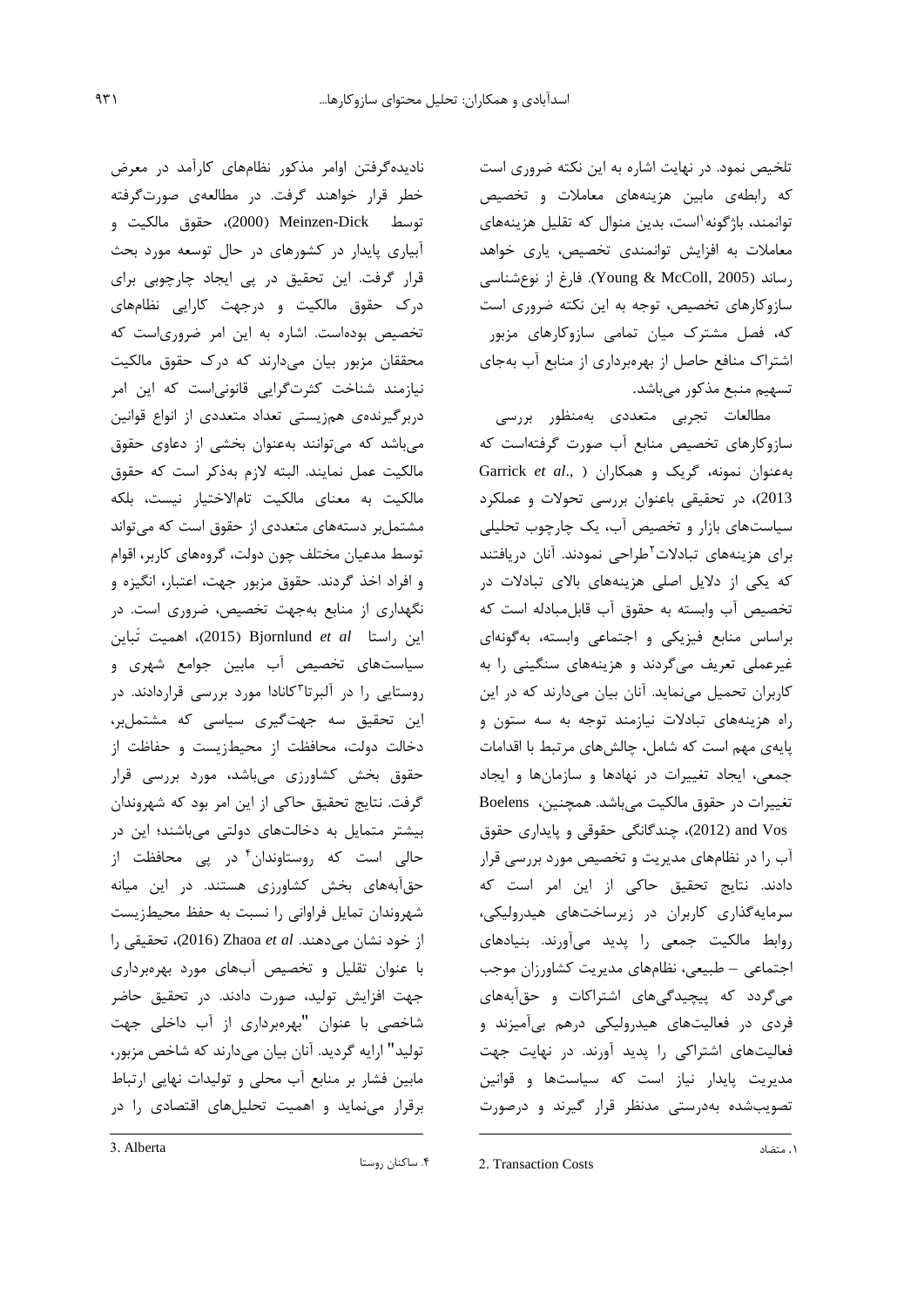Khan and van der Zaag, 2012;  $\delta$ فرآيند تخصيص  $^{\circ}$ برابری $^{\circ}$  (Meinzen-Dick and Ringler, 2008 (Tharme, 2003; Richter and Thomas, 2007) مقبولیت سیاسی و عمومی<sup>۷</sup>(Wang, 2012**)،** کارایی^ ،)Giannoccaro *et al*., 2015; Grafton *et al*., 2010( Rosegrant and ) پايداری و امکانپذيری ساختاری $^{\circ}$  ( Binswanger, 1994; Bauer, 1997; Solanes and Gomez-Limon and Riesgo, 2004; Johansson *et al*, 2002; Levine *et al*, 2007; Meinzen-Dick, 2007; 2010 ,Bjornlund)، در اهداف مذکور جای میگيرند. براساس مطالب بيان شده يک تخصيص مطلوب انعطافپذيری و امنيت حقآبهها را تضمين مینمايد، چرا که تمامی صاحبان حقآبهها مُحِق هستند که بگونهای داوطلبانه در تخصيص مشارکت نمايند و امکان انتقال بين منطقهای، بين فصلی و بين بخشی (مصارف مختلف) آب را فراهم آورند. از سويی، برخورداری از فرصت خريد و فروش حقوق، صاحبان حقآبهها را ملزم مینمايد که هزينههای فرصت و کارايی منابع آب را در اتخاذ تصميمات مرتبط با تخصيص و بهرهبرداری لحاظ نمايند. الزم به توجه است که يک تخصيص مطلوب فرصتهای برابری را برای بهرهبرداری از منابع محدود در اختيار کاربران بالقوه قرار میدهد و از طريق ارزشيابی پيامدگرا عدمقطعيتهای موجود در فرآيند تخصيص را تقليل میبخشد. در نهايت، مقبوليت سياسی و عمومی ياری میبخشد که سازوکارهای تخصيص در خدمت اهداف و ارزشها قرار گيرند و از سوی بخشهای مختلف جامعه پذيرفته شوند. تصوير يک چارچوب کلی تخصيص

مطلوب را ارايه میدهد.

مديريت منابع آب محلی پررنگ مینمايد. در نهايت نتايج حاکی از اين امر بود که کارايی با شاخص مزبور رابطهای بالعکس دارد. در نهايت، -García and Tomas López( 2017)، تحقيقی را با عنوان تأثير نهادهای مديريتی جامعهمحور بر ظرفيت سازگاری صورت دادند که در آن نحوه پاسخگويی کشاورزان به محدوديت آب، اختالالت بازار و تخصيص منابع آب مورد بررسی قرار گرفت. در تحقيق حاضر، مهمترين اختالالت پديد آمده، تقليل دسترسی به اعتبارات، تقليل حمايتهای دولتی، مشکالت بازار آب، نوسانات قيمتی، افزايش شوری منابع، افزايش قيمت آب، موضوع زيرساختها و افزايش تقاضا برای منابع آبی، بيان شد. از سويی در اين راه راهبردهای مقابله کشاورزان شامل تغيير محصوالت، تغيير بهرهبرداری از منابع آبی، درخواست حمايتهای خارجی، تغيير راهبردهای کشت، کاهش نهادههای کشاورزی، جستجوی بازارهای جديد، جستجوی اعتبار، کاهش سرمايه، سرمايهگذاریهای جديد، اشتغال به ساير فعاليتهای اقتصادی و بيمه میباشند.

# **توسعه فرضيهها و مدل مفهومی**

نتايج مطالعات تجربی و نظری متعددی، وجود کارکردهای مطلوب تخصيص منابع آبی را به اثبات <sup>1</sup> رسانيدهاند. در اين ميان مواردی چون انعطافپذيری Ostrom and Walker, 1994; Folke et al., 2005; )  $^7$  تأمين امنيت انتظارات $\,$  (Grothmann and Patt, 2005 Smit and Wandel, 2006; Chang ( حقآبهها صاحبان <sup>3</sup> 2016 .,*al et*)، انعکاس هزينههای فرصت در تخصيص ارزشهای لحاظ ،(Easter and McCann, 2010( (اجتماعی) مرتبط با آب ) .,*al et* Quesne Le <sup>4</sup> جمعی پيشبينی قابليت ،(2010 a, b; Pegram *et al*., 2013

 $\overline{a}$ 

 $\overline{a}$ 5. Predictability of The Allocation Process

<sup>6.</sup> Fairness 7. Political and Public Acceptability

<sup>8.</sup> Efficiency

<sup>9.</sup> Administrative Feasibility and Sustainability

<sup>1.</sup> Flexibility

<sup>2.</sup> Secure Expectations

<sup>3.</sup> Opportunity Costs

<sup>4.</sup> Collective Values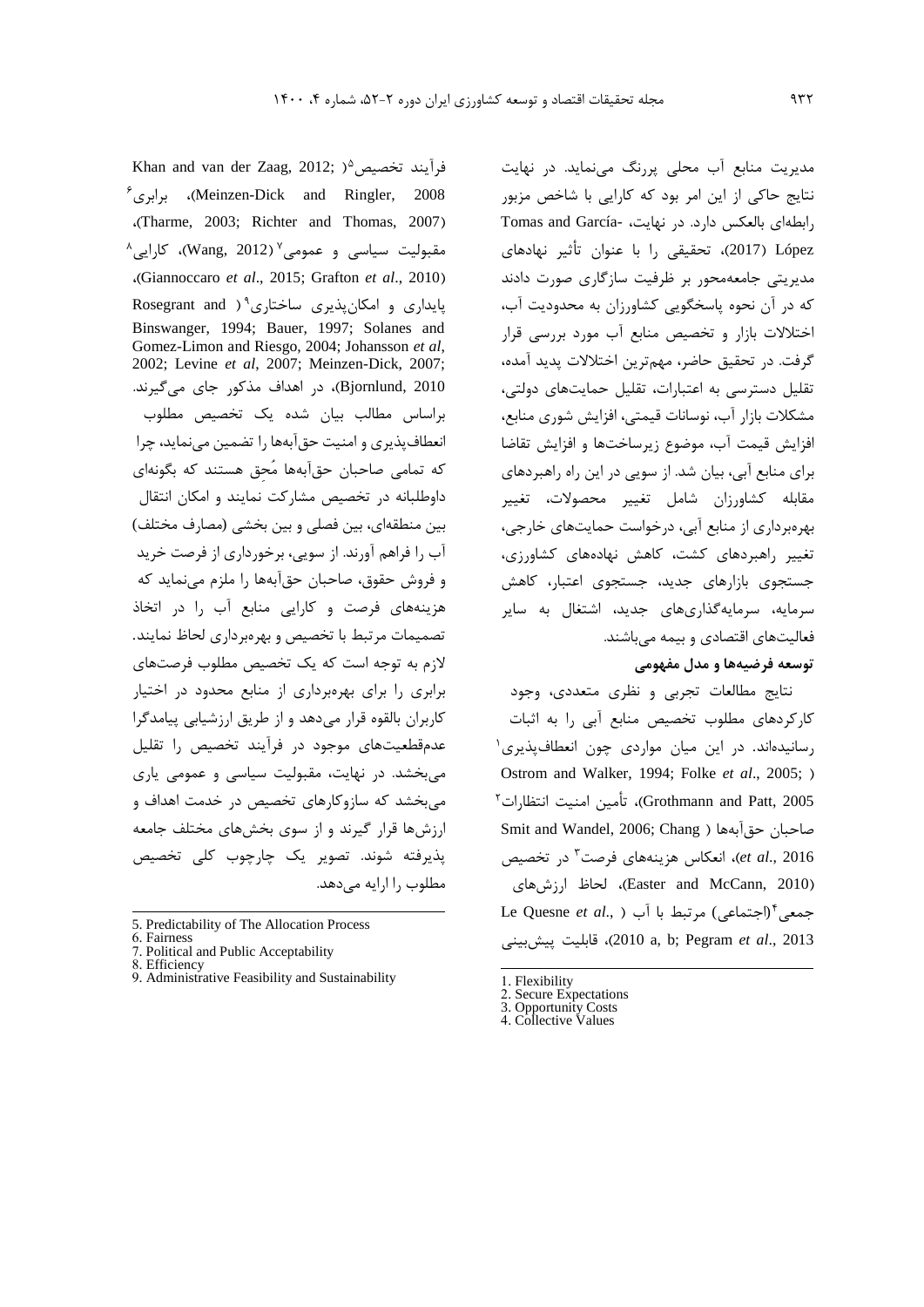

تصوير -1 چارچوب مفهومی تخصيص مطلوب

**روششناسی**

توسعهی بينش تحليلی در خصوص کارکردهای تخصيص مطلوب، از تحليل محتوای استقرايی <sup>ب</sup>بهره گرفته شد. دومين مرحله از فرآيند تحليل محتوا در بر گيرنده تعيين نمونه میباشد. بهطور معمول در تحقيقات کيفی، اين امر مرسوم است که بين يک تا 30 مطلع به صورت هدفمند انتخاب میگردند تا امکان پاسخگويی به سوالات تحقيق مُيسر گردد ( ,Fridlund & Hildingh 2000(. براين اساس، در مطالعه حاضر با توجه به هدف و پرسش تحقيق، 45 عنوان مقاله نظری و تجربی با محوريت سازوکارهای تخصيص به کمک روش گلولهبرفی ٔمورد انتخاب قرار گرفتند. در واقع، با توجه به سازوکارهای مورد مطالعه، اقدام به جستجو در پايگاههای استنادی معتبر گرديد و براساس عدم تکرار مقاالت و همچنين، تناسب عنوان، چکيده، مقدمه و نتيجهگيری با موضوع پژوهش، مقاالت مناسب گزينش گرديدند. از سويی با توجه به ارجاعات موجود در مقاالت اخير (بعد از سال 2013)، مقاالتی که منبع ارجاع محققان مختلف بوده و به عنوان مقاالت مبنا شناخته میشدند، نيز مورد بررسی قرار گرفتند. اشاره به اين نکته ضروری است که

<sup>1</sup> تحقيق حاضر بر مبنای پارادايم کيفی و با یاریجستن از تحلیل محتوای کیفی<sup>۲</sup>صورت گرفت. تحليل محتوا روش تفسير پيام با تعريف هدفمند و منظم ويژگی ها می باشد (Stemler, 2001)، به بيان ديگر، تحليل محتوا روشی نظاممند و قابل تکرار جهت فشردهسازی کلمات و واژههای متون در قالب گروهها و طبقات کوچکتر و براساس قواعد مشخص میباشد. بر اين اساس، تحليل مزبور به کمک بازنمايی حقايق، در پی فراهمآوری دانش و بينش جديد بوده که خود ياریبخش اقدامات عملی خواهد بود ( ,Krippendorf 2012(. در مطالعه حاضر با بهرهگيری از تحليل محتوا کوشش گرديد تا معيارهای تخصيص مطلوب در ادبيات پيشين مورد بازشناسی قرار گيرد و تکرارپذيری اين رويکردها با هدف دستيابی به بينشی جديد مورد تحليل قرار گيرد. الزم به توجه است که اگر چه در ادبيات پيشين، دانش کافی در خصوص کارکردها و سازوکارهای تخصيص وجود دارد؛ اما با توجه به هدف تحقيق مبنی بر

3. Inductive Content Analysis

4. Snowball Method

 $\overline{\phantom{a}}$ 

1. Qualitative Paradigm

1

2. Qualitative Content Analysis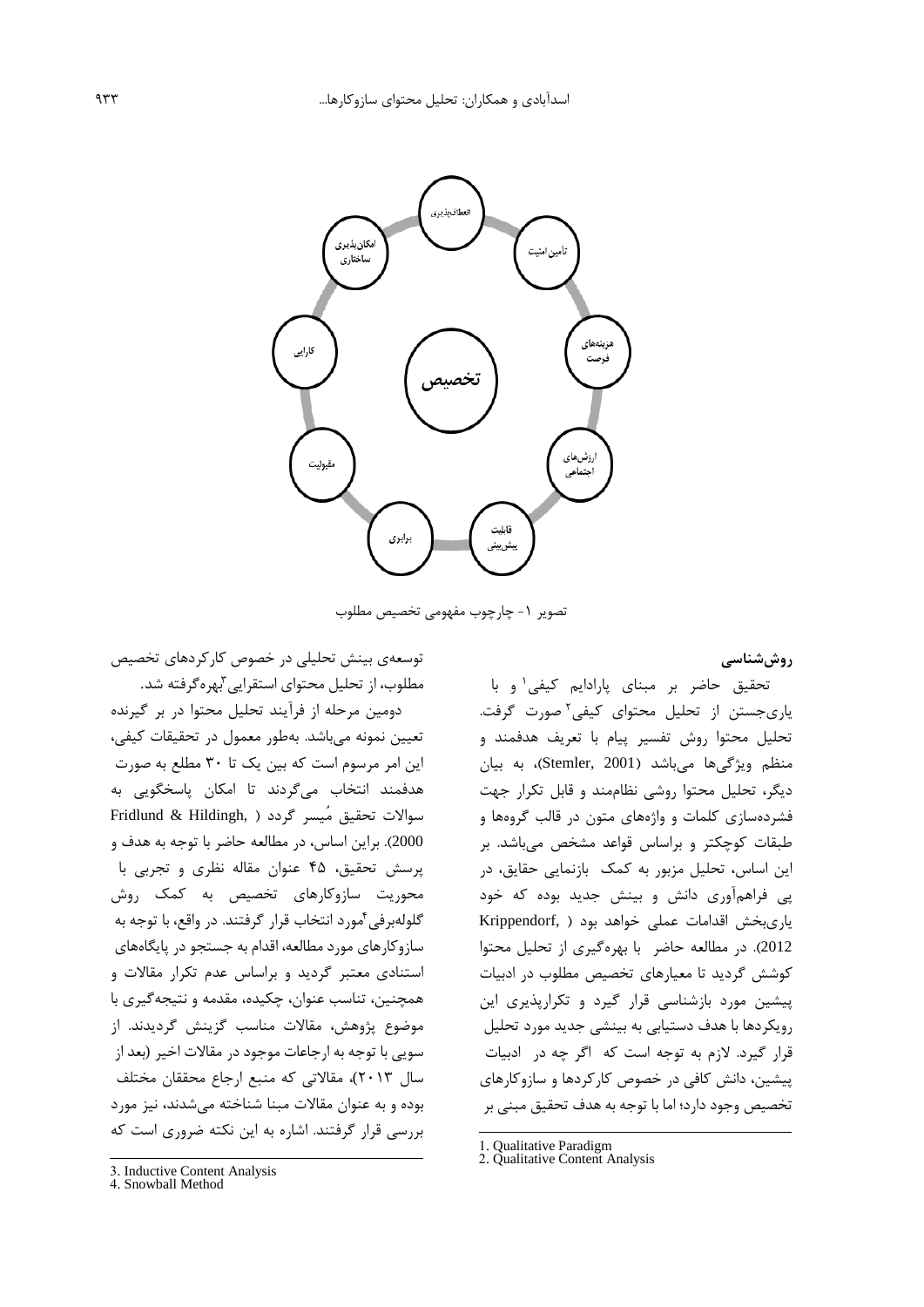تعيين و تدقيق متون در تحليل محتوا از معيارهای خاصی پيروی نمینمايد؛ اما ايجاد محدوديت برای متون مورد مطالعه در قالب ساختار قابل مديريت، امری الزامی است )2012 ,Krippendorf). بر اين اساس، با تلخيص مقاالت منتخب، برای هريک از سازوکارها، سندی مجزا تهيه گرديد و فرآيند تحقيق بر مبنای اسناد مزبور ادامه يافت.

<sup>1</sup> يکی ديگر از امور مهم در تحليل محتوا، واحد تحليل است. واحد تحليل به نوعی به موضوع مورد مطالعه اشاره دارد. براين اساس و بهجهت کدگذاری و تلخيص واحدهای معنایی،ٔ هرکدام از اسناد مجزای تهیه شده، بهعنوان واحد تحليل انتخاب شدند. دليل امر ذکر شده

1. Unit of Analysis

2. Meaning Unit

آن است که اسناد مزبور به عنوان يک کل، به حد کافی بزرگ میباشند و جهت محفوظ ماندن در ذهن به عنوان زمينهای برای واحد تحليل، به قدر کافی کوچک هستند )2004 ,Lundman and Graneheim). از سويی، واحد معنا يکی از بخشهای مهم تحليل است که در بردارندهی واژه، جمله، عبارتها و يا پاراگرافهايی است که در جنبههايی از زمينه و يا محتوایشان با يکديگر مرتبط میباشند. واحد معنايی مطالعه حاضر مشتمل بر واژه، جمله و يا پاراگرافی میباشد که مفهومی از »تخصيص مطلوب« را به ذهن متبادر میسازد. بهمنظور تحليل محتوای سازوکارهای تخصيص از رويه ارايه شده در جدول 1 بهرهگرفته شد. الزم به ذکر است که بهمنظور مديريت و تحليل دادهها از نرمافزار استفاده شدهاست. MAXQDA $_{12}$ 

|  |  | جدول ۱- روند اجرایی تحلیل محتوای مقالات مربوط به سازوکارهای تخصیص |
|--|--|-------------------------------------------------------------------|
|--|--|-------------------------------------------------------------------|

 $\overline{a}$ 

| رویه اجرایی                                                                                     | فرآيند                          | گام |
|-------------------------------------------------------------------------------------------------|---------------------------------|-----|
| در این مرحله متون مرتبط با اسناد چندین مرتبه مورد بازخوانی قرار گرفتند و در مرتبهی نهایی واحد   |                                 |     |
| معنایی در قالب واژه، جمله و پاراگرف معین گردید. استنباط «مفهوم یا معنایی از کارکردهای تخصیص     |                                 |     |
| مطلوب» به عنوان معیار اصلی انتخاب واحد معنایی لحاظ گردید. از سویی به دلیل آنکه پرسش تحقیق       | انتخاب واحد معنايي <sup>٦</sup> |     |
| مشتملبر چیستی کارکردهای تخصیص مطلوب در سازوکارهای مرتبط با آن میباشد، انتخاب «واژه»             |                                 |     |
| بەعنوان كوچكترين واحد معنىدار مىتواند پاسخگوى پرسش تحقيق باشد.                                  |                                 |     |
| تلخیص به کیفیت مختصر شدهی متن مربوط می,باشد که با حفظ هستهی معنایی به فشردهسازی متون و          |                                 |     |
| تجمیع واحدهای معنایی میپردازد. در این مرحله هر یک از واحدهای معنایی منتخب (اعم از واژه، جمله یا | تلخيص واحدهاى معنايي            |     |
| پاراگراف) با حفظ معنا و مفهوم اصلی خود «کار کردهای تخصیص مطلوب» در قالب عبارات مختصر تلخیص      |                                 |     |
| مے گر دند.                                                                                      |                                 |     |
| در مرحلهی حاضر واحدهای معنایی تلخیصشده، برچسبگذاری مفهومی میشوند که در برگیرندهی معنای          |                                 |     |
| واحدهای مزبور میباشند. برچسبهای مزبور در قالب چندین واژهی کوتاه انتخاب میگردند که شامل یک       | کدگذاری <sup>۵</sup>            | ٣   |
| یا چند واحد معنایی تلخیصشده که دارای محور مفهومی همسانی هستند، میباشند.                         |                                 |     |
| در این گام خردهمقولات از شناسایی کدهای دارای مفاهیم و معنای همسان تشکیل میگردند. به عبارت       |                                 |     |
| دیگر کدهایی که دارای معنای یکسان و مشابه حول (کارکردهای تخصیص مطلوب) میباشند در قالب یک         |                                 |     |
| خردهمقوله با نام مختصر جای می گیرند. در نهایت، خرده مقولات که دارای محور مفهومی یکسانی میباشند  | تشكيل خردەمقولات و              |     |
| در قالب یک مقوله گروهبندی میشوند. لازم به توجه است که مقولات باید از اصولی چون، جامعیت،         | مقولات <sup>ء</sup>             |     |
| بازدارندگی، همگنی، عینیت، نظم و عمومیت پیروی نمایند. براین اساس در مرحلهی حاضر از مقایسهی       |                                 |     |
| مداوم کدها، خردهمقولات و مقولات با متون اصلی دادهها بهرهگرفته شد تا مقولهبندی از دقت بالایی     |                                 |     |
| برخوردار باشد.                                                                                  |                                 |     |
| مفهوم مضامین دارای معانی چندگانه میباشند و ایجاد مضامین شیوهای است که مقولات با محور مفهومی     |                                 |     |
| یکسان را با یکدیگر مرتبط مینماید. یک مضمون میتواند بر مبنای محتوای مستتر در دو یا چند طبقهی     |                                 |     |
| هممفهوم مستخرج گردد. اسامی مضامین بهگونهای توصیفی و بر مبنای معانی مستتر مقولات انتخاب          | استخراج مضامين <sup>٧</sup>     | ۵   |
| میگردند. براین اساس طبقاتی که دارای محتوای پنهانی از «کارکردهای تخصیص مطلوب» بودند در قالب      |                                 |     |
| مضامین شناسایی گردیدند و مورد تحلیل قرار گرفتند.                                                |                                 |     |

)Bengtsson, 2016; Erlingsson and Brysiewicz, 2017; Graneheim and Lundman, 2004( :از اقتباس

7. Theme

l 3. Meaning Unit

<sup>4.</sup> Condensed Meaning Unit

<sup>5.</sup> Coding

<sup>6.</sup> Sub-Categories and Categories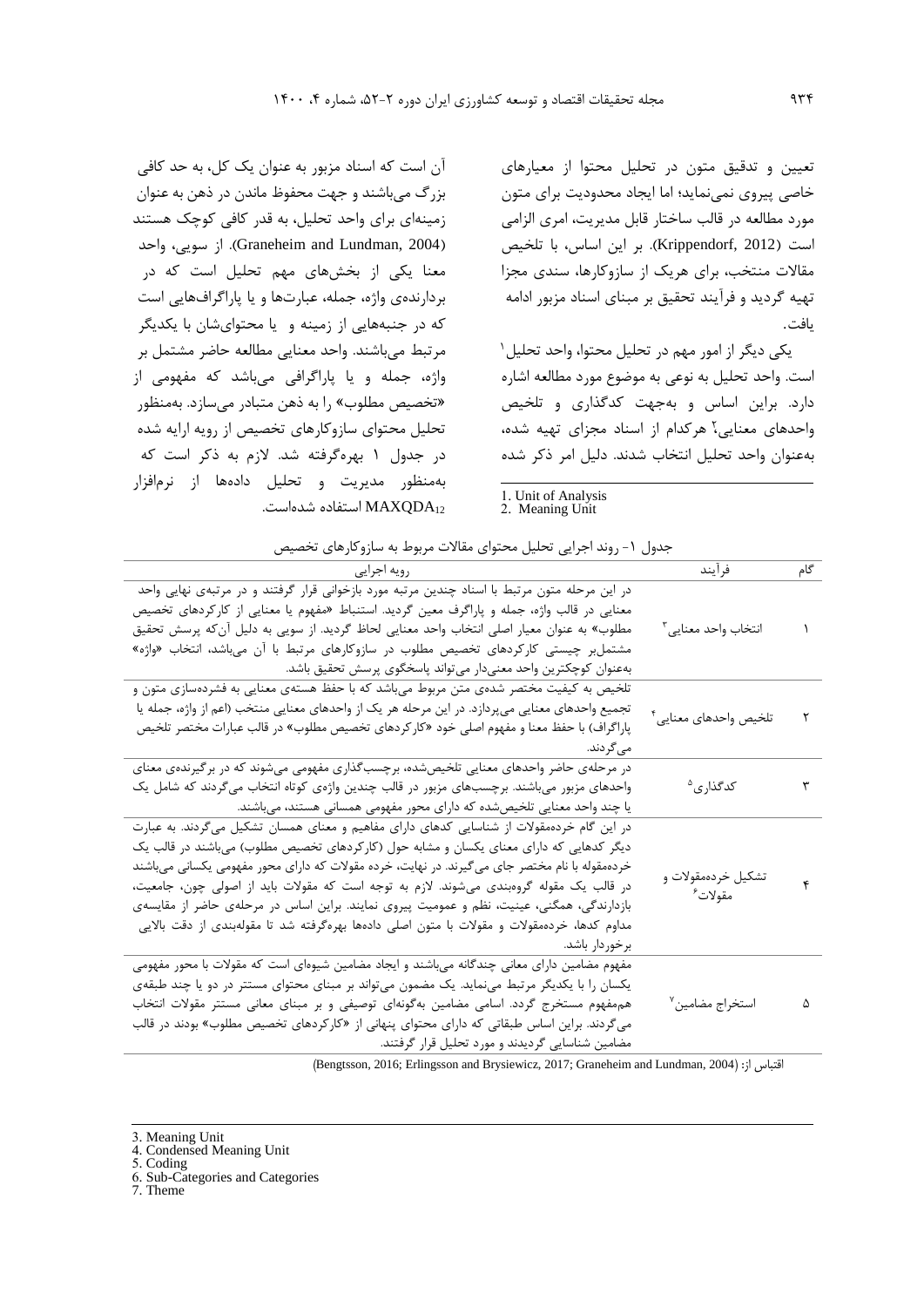باورپذيری به بازنمايی اليق سازههای اجتماعی که محقق در پی بررسی آنان میباشد، اشاره دارد. بهعبارت ديگر، امر مذکور مُبين آن است که دادهها و فرآيندهای تحليلی به چه ميزان بر زمينه مورد نظر تحقيق تمرکز دارند. براين اساس کوشش گرديد تا در انتخاب مقاالت مرتبط با تخصيص، غنای مفهومی محتوای مقاالت حفظ گردد و واحدهای معنايی مورد انتخاب در خالل کدگذاری به فراخور تبيين »کارکردهای تخصيص مطلوب« کوتاه و متناسب گردند.

#### **یافتهها**

در بخش حاضر نتايج حاصل از تحليل محتوای سازوکارهای تخصيص اداری، مذاکرات اجتماعی، تخصيص بازار محور و تخصيص توانمند ارايه خواهد شد. همانگونه که پيش از اين بدان اشاره شد، روند مفهومسازی از سازوکارهای مذکور در پنج سطح صورت گرفت. بدين منوال که نخستين مرحله با مفهومسازی و خالصهسازی واحدهای معنايی مستخرج از بطن سازوکارها آغاز گرديد. وهله بعدی، مشتملبر خالصهسازی واحدهای معنايی در قالب کدها و طبقهبندی کدهای دارای بار مفهومی يکسان، در قالب خردهمقوالت بود و در نهايت تشکيل مقوالت از طريق کاهش تعداد واژههای خردهمقوالت هممفهوم، بدون آنکه معنای آنها تغيير کند، صورت گرفت. نتايج حاصل از فرآيند مزبور در جدول شماره 2 ارايه داده شدهاست.

بهمنظور کاهش خطاهای تفسيری و افزايش اطمينان از صحت نتايج پژوهش، اعتمادو اعتبار يافتهها مورد بررسی قرار گرفت. Mayring( 2000)، اعتمادپذيری نتايج را پايداری يافتهها در طول زمان و در شرايط متفاوت معرفی مینمايد که از طريق همسانی نتايج از طريق تکرار حاصل میگردد. از سوی ديگر، اعتبار در برگيرندهی اين مفهوم است که نتايج تحقيق بهطور دقيق مبين پديده مورد مطالعه میباشند و يا خير. به بيان ديگر، اعتبارپذيری به واقعی بودن توصيفها و يافتههای پژوهش اشاره دارد و عبارت است از درجه اعتماد به واقعی بودن يافتهها برای شرکتکنندگان پژوهش و برای زمينههای که پژوهش مزبور در آن صورت گرفتهاست. <sup>3</sup> برای تأمين اعتبار و اعتماد نتايج از تثليث )سهبعدینگری( ياریگرفته شد که از طريق بهرهگيری از محققان و روشهايی متعدد در طی فرايند تحليل دادهها، اعتبارپذيری و اعتمادپذيری تحقيق را فزونی میبخشد. الزم به ذکر است که در تحقيق حاضر از سهبعدینگری محققان ياری گرفته شد، بدين معنا که نخست کدگذاری اسناد توسط يکی از نويسندگان و سپس توسط نويسندهی ديگر صورت گرفت و نتايج به- دست آمده مورد مقايسه قرار گرفت و توافق مابين آنان حاصل گرديد. از ديگر معيارهای بررسی صحت يافتهها، توجه به باورپذيری نتايج میباشد. الزم به توجه است که

-1. Reliability

2. Validity 3. Triangulation

| مقولات                                               | خردەمقولات                                        |                                                                              |  |  |
|------------------------------------------------------|---------------------------------------------------|------------------------------------------------------------------------------|--|--|
|                                                      |                                                   | لزوم توجه به نظام های پویا و جامع در برآورد و گردآوری اطلاعات                |  |  |
| برنامەريزى پويا و<br>بهرهگیری از<br>سازوكارهاي متنوع | تأكيد بر برنامهريزي با<br>نگاهی پویا              | طراحی و احداث طرحهای عمرانی بهجهت ذخیرهسازی و تقلیل فشار بر زیرساختها        |  |  |
|                                                      |                                                   | هماهنگ نمودن اجرائيات با مقياس تخصيص                                         |  |  |
|                                                      |                                                   | تحدید و برنامهریزی توسعهی حوضهها                                             |  |  |
|                                                      | تأكيد بر تنوع سازوكارها و<br>إدخال فناوريهاي نوين | لزوم بهرهگیری از سازوکارهای متنوع، تلفیقی و غیرمتمرکز                        |  |  |
|                                                      |                                                   | لزوم توجه به ادخال فناوریهای نوین در امر تخصیص                               |  |  |
|                                                      |                                                   | لزوم تشکیل تیم های بین رشتهای در اجرای راهبرد تخصیص و بهرهگیری از مباحث کیفی |  |  |
|                                                      | بهبود توان نظارتی از طریق<br>ساختارهای شفاف       | مد نظر قرار دادن امر نظارت در تخصیص منابع آبی                                |  |  |
|                                                      |                                                   | عدم وجود اطلاعات كافي جهت مجازات خاطيان                                      |  |  |
|                                                      |                                                   | لزوم شفافیت در فرآیندهای تخصیص                                               |  |  |
|                                                      |                                                   |                                                                              |  |  |
| توسعهى نظام                                          | توسعهي نظام قيمت گذاري                            | لزوم وجود دیدگاهی کلنگر و جامع در برآورد هزینههای منابع آب                   |  |  |

جدول ۲- تحليل واحدهای معنايی تخصيص مطلوب در سازوکارهای مرتبط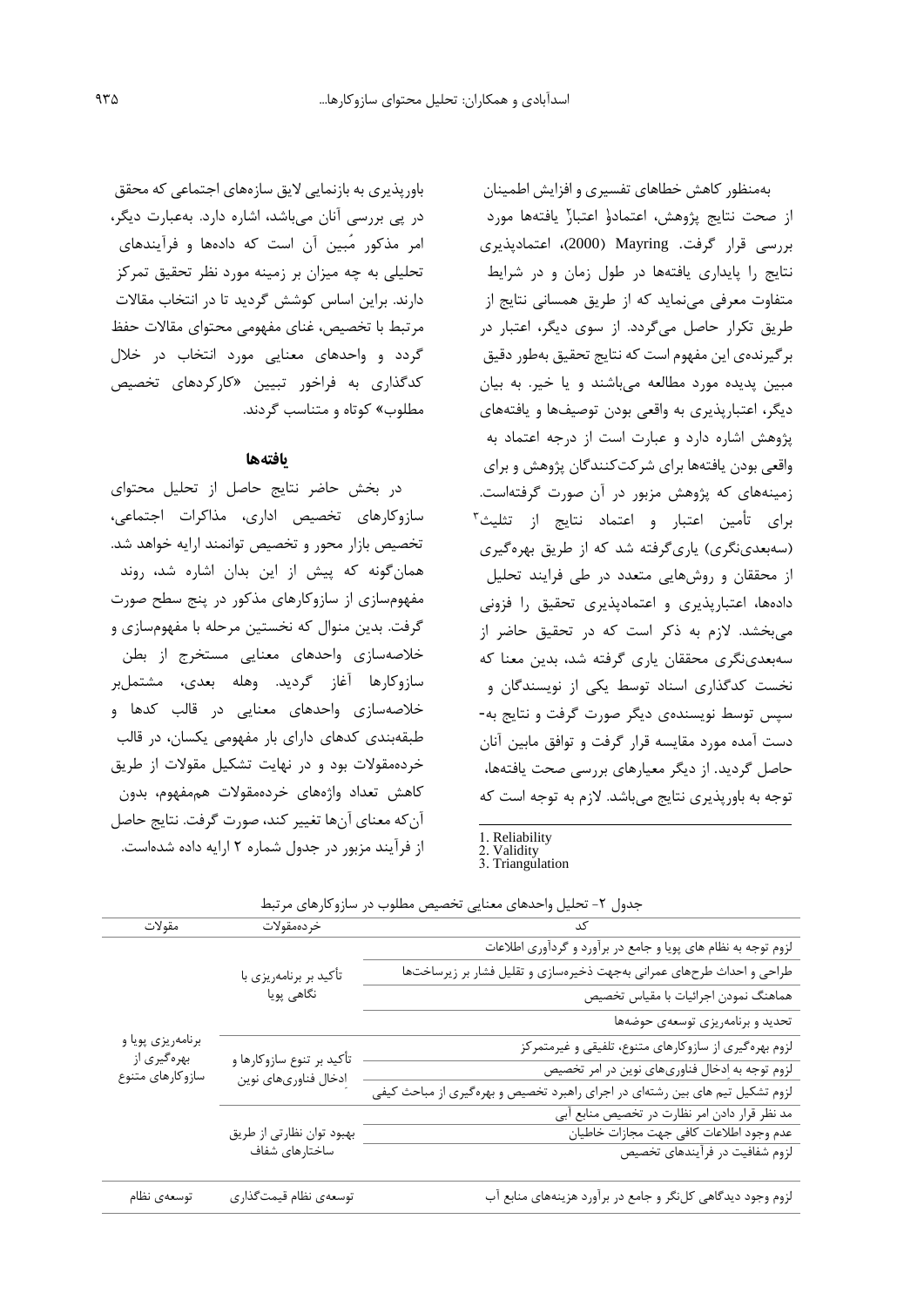| مقولات                                | خردەمقولات                                           |                                                                                                                    |
|---------------------------------------|------------------------------------------------------|--------------------------------------------------------------------------------------------------------------------|
| قیمتگذاری مبتنیبر<br>كارايي و لزوم    | جامعمحور                                             | لزوم ایجاد ساختارهای کشف قیمت (مزایده، مناقصه و کارگزاری) و ایجاد نظام حسابداری                                    |
| سرمايه گذارىهاى<br>زیربنایی           | تأكيد بر نقش كارايي و<br>بهرەورى                     | توجه به امر بهرهوری و کارایی در تخصیص آب                                                                           |
|                                       |                                                      | نقش سرمایه گذاری های زیربنایی در افزایش توان رقابتی فروشندگان آب و حفظ منابع                                       |
|                                       | تأکید بر سرمایهگذاریهای<br>زیربنایی در مناطق مبدأ    | زيستمحيطى<br>اهمیت توجه به نقش تدوین سازوکارهای جبرانی و پرداخت غرامت و ایجاد تنوع شغلی و<br>اقتصادی در مناطق مبدأ |
|                                       |                                                      | انجام اقدامات تسكيني جهت جبران تقليل كيفيت زندگي ذينفعان                                                           |
|                                       | حفظ منابع زيستمحيطي                                  | سرمایه گذاری صنایع در پس آب ها جهت حفاظت از منابع زیست محیطی                                                       |
| ساز گاری طرحها و<br>اهتمام کنشگران به | از طريق اهتمام تمامي<br>كنشگران نهادى                | توجه به نقش مذاكرات در حفظ الزامات زيستمحيطى                                                                       |
| حفظ منابع<br>زيستمحيطى                | لزوم سازگاری طرحها با                                | لزوم سازگاری طرحهای پیشنهادی با زیستمحیط و حفاظت از منابع آب                                                       |
|                                       | منابع زيستمحيطي                                      | تدارک خدمات ویژه برای مناطق با آسیب زیستمحیطی حاد                                                                  |
|                                       |                                                      | لزوم تعریف دقیق، قابل اندازهگیری و قابل نتقال از حقآبه ها در جهت تقلیل منازعات                                     |
|                                       |                                                      | ضرورت مجزاسازی حقوق آب از اراضی                                                                                    |
|                                       | تأكيد بر تصويب قوانين                                | لزوم توجه به مقررات اجارهداري و بازهي زماني مرتبط با آنان                                                          |
|                                       | منطبق با اولويتها و در<br>برگيرندەي الزامات          | لزوم اتخاذ سازوکارهایی جهت عدم ایجاد تلقی مالکیت خصوصی از حقوق آب توسط<br>كاربران                                  |
| کثرت گرایی حقوقی و                    |                                                      | تهیه مقرراتی جهت تقلیل اثرات منفی دورهی زمانی جابهجایی                                                             |
| انطباق با اولويتها                    |                                                      | وجود اولویت در مورد کاربران صاحب زمین نسبت به سایر بهره برداران در تعریف حقوق                                      |
|                                       | ايجاد و توسعهى محاكم<br>ویژەی منازعات مرتبط با       | لزوم شکل گیری محاکم اختصاصی برای منازعات مرتبط با آب                                                               |
|                                       | تأكيد بر كثرتگرايي<br>حقوق آب                        | لزوم توجه به نقش کثرتگرایی قانونی در درک حقوق آب                                                                   |
|                                       |                                                      | لزوم ایجاد و یا اصلاح نهادهای کاربران آب                                                                           |
|                                       | تأكيد بر توسعهي                                      | توجه به نقش نفوذ سیاسی و قدرت مالی، کاربران بزرگ مقیاس بر الگوهای تخصیص                                            |
| توسعەي سازمانھاي                      | سازمانهای مردم نهاد و<br>ممانعت از انحصار            | لزوم توجه به نقش مدیریتی، نظارتی و مشارکتی کاربران                                                                 |
| مردم نهاد و ممانعت                    |                                                      | لزوم وجود مذاکرات در بین بخش های رقیب                                                                              |
| از افراط                              |                                                      | لزوم رعایت قاعدهی انصاف و توجه به نقش مذهب، فرهنگ و هنجارهای محلی در                                               |
|                                       | ممانعت از مهندسی افراطی<br>جوامع                     | تخصيص منابع آب                                                                                                     |
|                                       |                                                      | عدم مهندسی افراطی جوامع                                                                                            |
|                                       | تأكيد بر تسهيم منافع                                 | مهجور ماندن بخش کشاورزی و مقصر خواندن و کوشش به نابودی آن                                                          |
| ارزشیابی پیامدگرا و                   | حاصل از تخصیص منابع<br>اب                            | رشد اقتصادی مناطق ( بخشها) پذیرا و تضعیف مناطق (بخشها) انتقالی در تخصیص بین<br>مناطق و بخشى                        |
| تسهيم منافع حاصل                      |                                                      | شکل گیری اثرات غیرمترفبه بر بخشهای ثالث و منجمله بخش زیستمحیط                                                      |
| از تخصیص                              | كاهش اثرات نامطلوب از                                | نادیده گرفته شدن بخش گردشگری در مبحث تخصیص آب                                                                      |
|                                       | طريق ارزشيابي پيامدگرا                               | نادیده گرفتهشدن اجارهداران در هنگام تخصیص و همدستی صنایع در جهت تضییع حقوق<br>بخش كشاورزي                          |
|                                       | تسهيل تخصيص از طريق<br>یاریبخشی دولت در موارد<br>خاص | نقش پررنگ حمایتهای دولتی در دستیابی به اهداف استراتژیک و تأمین بخشی از<br>هزینههای مالی                            |
| نقش يارىبخش                           |                                                      | نقش پررنگ مزایای عامالمنفعه در پروژههای دولتی و نقش تعادلی دولت                                                    |
| دولت و کنترل نفوذ<br>سیاسی            |                                                      | فراهم آوردن صندوق سرمايه جهت خريداري اراضي جايگزين و امكان انتقال و جابجايي                                        |
|                                       | تقلیل نفوذ سیاسی در<br>اركان تخصيص                   | پررنگ بودن نقش نفوذ سیاسی در تخصیص عمومی منابع آبی و ناکارآمدی نهادهای<br>نظارتی دولتی                             |
|                                       |                                                      |                                                                                                                    |

منبع: يافتههای پژوهش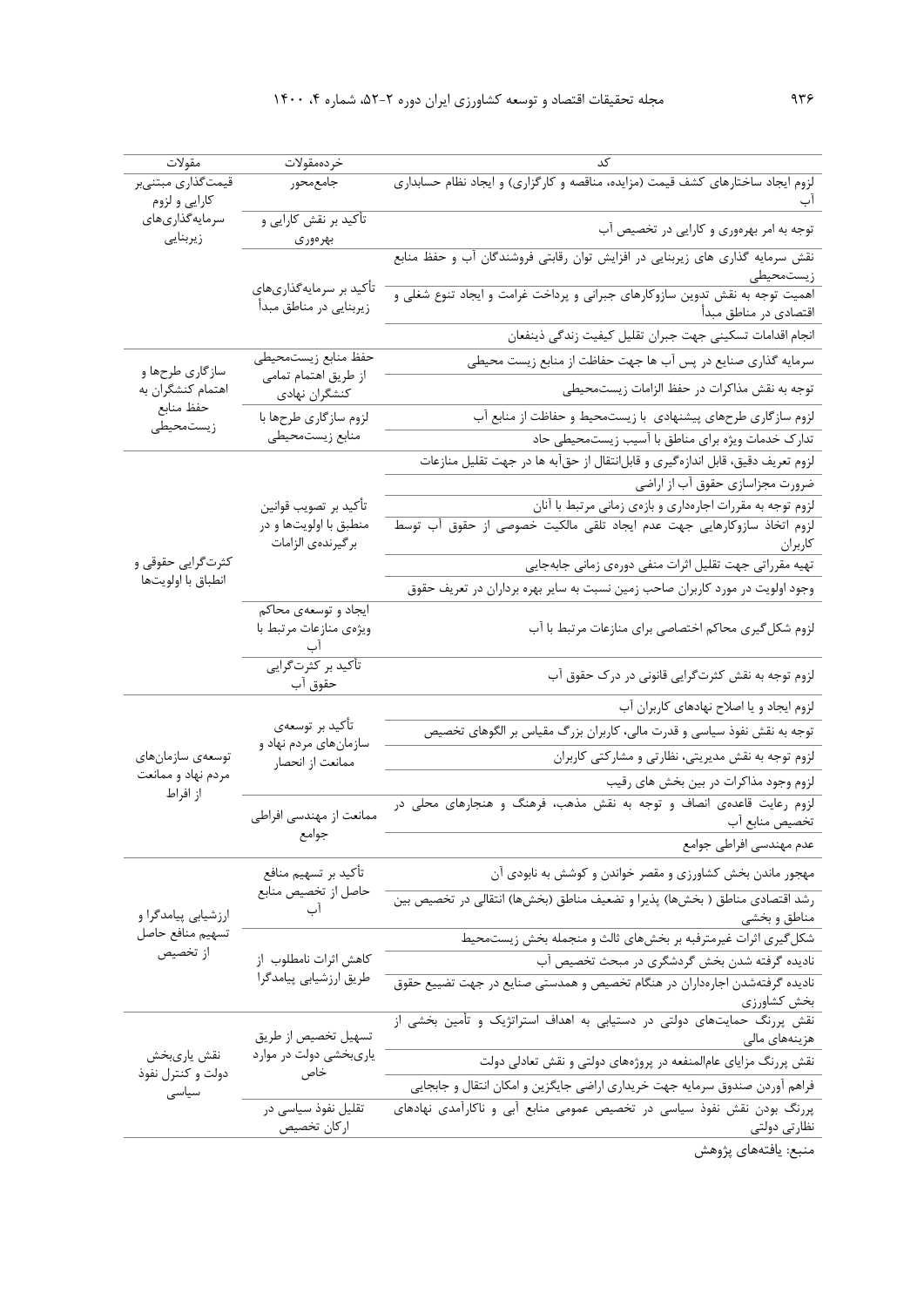پس از تشکيل مقوالت، مضامين تبيينکننده تخصيص مطلوب منابع آب تدوين گرديد. در واقع، مضامين بيانگر محتوای پنهان متون میباشند که از سطح نهفته تفاسير مستخرج گرديدند )جدول 3(. سازوکارهای مزبور حول مضامين »بهرهگيری از برنامهريزی پويا و اهتمام به حفظ منابع زيستمحيطی«، »توسعه نظام قيمتگذاری و تسهيم منافع حاصل از تخصيص« و »توسعه حکمرانی کنشگران نهادی« به تبيين کارکردهای تخصيص مطلوب اشاره دارند. نخستين مضمون بيانگر اين مطلب است که جهت دستيابی به يک تخصيص مطلوب نياز است تا از سازوکارهای متنوع و نگاهی پويا بهرهگرفته شود. اما نکته امر آن است که بسياری از رويکردهای اتخاذ شده بهجای آنکه متنوع و منعطف باشند، معموالً تک بعدی و ثابت هستند و از تفکری سادهانگارانه پيروی مینمايند. بازتاب ابعاد ذکر شده در رفتار سياستگذاران به وضوح قابل مشاهدهاست، که اغلب به بهانهی ايجاد امنيت برای تخصيص مطلوب بهدنبال تحکيم و ثبات راهبرد مزبور از طريق سياستهای مدون میباشند. براين اساس بهرهگيری از سازوکارهای متنوع و ديدگاهی پويا، عدماطمينان سياسی، اجتماعی، معيشتی و دانشی را تقليل خواهند بخشيد و امکان درک صحيح وابستگیهای درونی و اثرات متقابل نظامها را نيز فراهم خواهند آورد که اين خود، ياریبخش آن است که روابط درونی نظامهای طبيعی، با حساسيت بيشتر نسبت بهمحيطزيست فرموله گردند و عدماطمينان منتج از آن نيز کاهش يابد. مضمون حاضر در سازوکار تخصيص توانمند نمود بيشتری دارد؛ اين در حالی است که در ساير سازوکارها کمتر بدان توجه شدهاست )جدول 4(.

دومين مضمون حاکی از آن است که جهت دستيابی به يک نظام قيمتگذاری کارآمد بايد شرايط عمومی چون رقابت کامل )وجود تعداد زيادی فروشنده و خريدار در بازار(، آزادی ورود و خروج و بدون مجوز به بازار، تعيين قيمت توسط رفتار جمعی خريداران و فروشندگان، اطالعات کامل و متقارن خريداران و فروشندگان )از قيمت کاال، کارکردهای قانونی و هيدرولوژی حقابهها و هزينه ساير گزينههای تأمين آب)، همگن بودن کاالی مورد مبادله، تحرکپذيری کامل و

انتقال بدون هزينه کاال به بازار فراهم باشد. شرايط مزبور در برگيرندهی کارايی و قاعدهی انصاف میباشد که اين امر تسهيم منافع حاصل از تخصيص منابع آب را تسهيل مینمايد و ارتقاء رفاه اجتماعی را در پی خواهد داشت. در مضمون حاضر مقولهی »توسعهی نظام قيمتگذاری مبتنیبر کارايی و لزوم سرمايهگذاریهای زيربنايی« از اهميت ويژهای برخوردار است بگونهای که در تمامی سازوکارها به مقولهی مذکور اشاره شدهاست. اما بهطور کلی، تخصيص بازارمحور در مقايسه با ساير سازوکارها جايگاه واسعتری را برای مقولهی مزبور، متصور است.

مضمون سوم ناظر بر اين موضوع است که سازگاری قوانين، مسئوليتپذيری سازمانها، کلنگری و بههم پيوستگی در فراهمآوری طرحها، مشارکت کنشگران، شفافيت اطالعات، مالحظات اخالقی و تساوی افراد در برابر ارايه خدمات امری الزامی است. براين اساس، توسعه سازمانهای مردمنهاد و مشارکت ذینفعان، از مهندسی افراطی جوامع ممانعت خواهد نمود و شيبی ماليم را برای تغييرات الزامی در سطح جوامع فراهم خواهد آورد. از سويی پديده کثرتگرايی حقوقی اين الزام را پديد میآورد که بهجای ايجاد يک نظام حقوقی منسجم با قواعد روشن، نظامهای حقوقی چندگانه ايجاد گردد. چندگانگی مزبور اين امکان را برای سازمانهای مردمنهاد فرآهم میآورد که از طريق ميادين فروش و تطابق با قوانين مُلون، از امنيت حقوقی برخوردار گردند. نقش دولت در اين امر اغلب حمايتی است بدين منوال که چون آب بهعنوان يک کاالی بازارمحور رفتار نمینمايد و يک منبع عمومی شناخته میشود نقش دولت بهعنوان تعديلگر، )جهت تقليل انحصار و سرمايهگذاری در طرحهای بزرگ عرضه) حياتی است. بر اساس مندرجات جدول ،4 تخصيص توانمند جايگاه وسيعی را برای مقوالت مضمون حاضر متصور است. البته الزم به ذکر است که سازوکارهای تخصيص مبتنیبر مذاکرات و اداری تا حدودی بر اين مضمون تأکيد دارند، اما تخصيص بازارمحور سهم ناچيزی را در راستای همسو بودن با کل مقوالت از خود نشان می- دهد.

 $\overline{\phantom{a}}$ 

<sup>1.</sup> forum shopping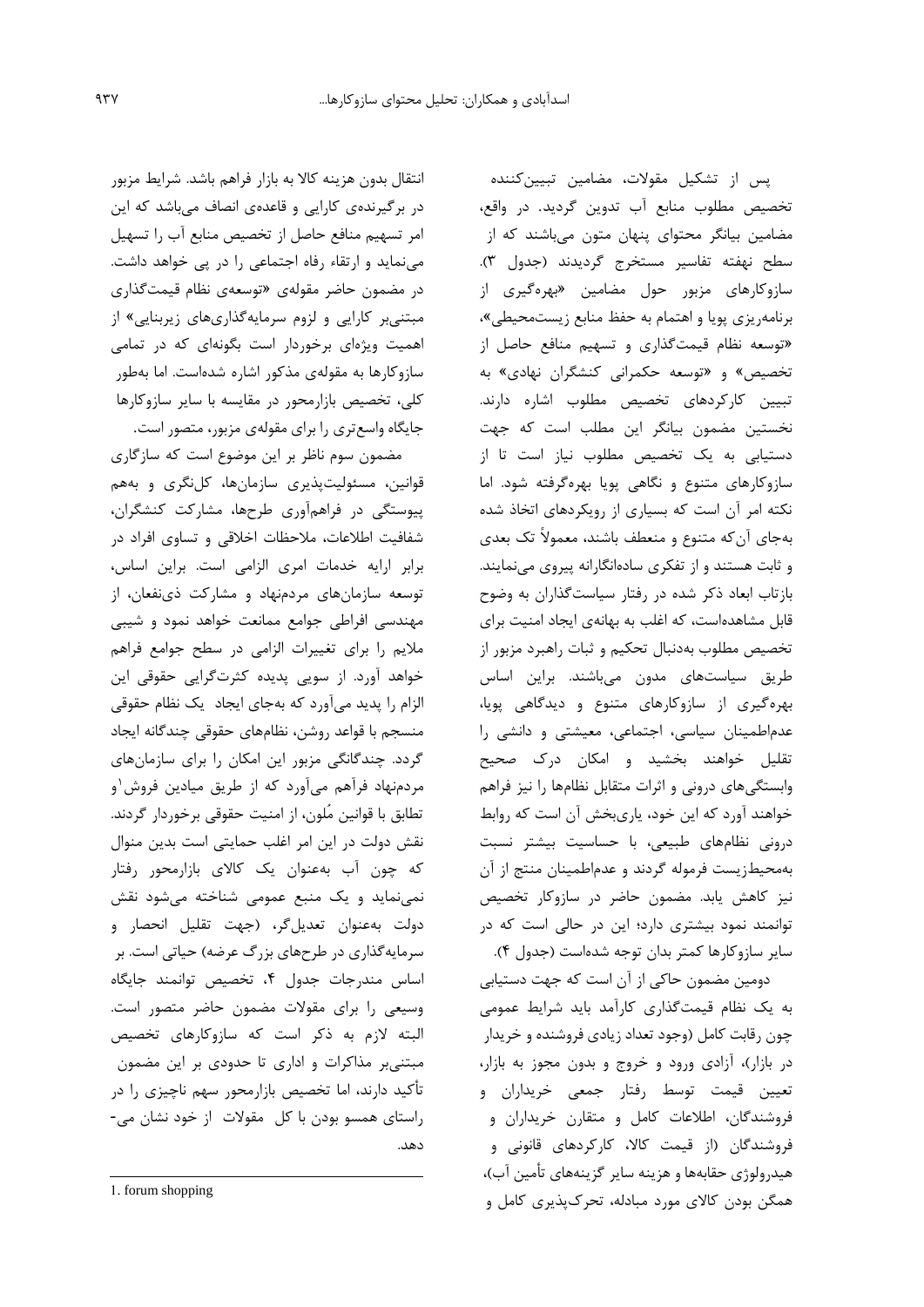جدول -3 مضامين مستخرج از تحليل محتوای سازوکارهای

|  | مبتنىبر تخصيص مطلوب |  |
|--|---------------------|--|
|  |                     |  |

| مضامين                                               | مقولات                                            |  |  |
|------------------------------------------------------|---------------------------------------------------|--|--|
| بهرهگیری از برنامهریزی<br>پويا و اهتمام به حفظ منابع | برنامهریزی پویا و بهرهگیری از<br>سازوكارهاى متنوع |  |  |
| زيستمحيطى                                            | سازگاری طرحها و اهتمام کنشگران                    |  |  |
|                                                      | به حفظ منابع زيستمحيطي                            |  |  |
|                                                      | توسعهى نظام قيمت گذارى مبتنىبر                    |  |  |
| توسعهى نظام قيمتگذارى                                | کارایی و لزوم سرمایهگذاریهای                      |  |  |
| و تسهيم منافع حاصل از                                |                                                   |  |  |
| تخصيص                                                | ارزشیابی پیامدگرا و تسهیم منافع                   |  |  |
|                                                      | حاصل از تخصیص                                     |  |  |
|                                                      | توسعهی سازمانهای مردم نهاد و                      |  |  |
|                                                      | ممانعت از افراط                                   |  |  |
| توسعەي<br>حكمراني                                    | کثرتگرایی حقوقی و انطباق با                       |  |  |
| كنشگران نهادى                                        | اولويتها المستنب                                  |  |  |
|                                                      | نقش پاریبخش دولت و کنترل                          |  |  |
|                                                      | نفوذ سياسى                                        |  |  |
|                                                      |                                                   |  |  |

منبع: يافتههای پژوهش

سازوکار تخصيص اداری بر مضامين »بهرهگيری از برنامهريزی پويا و اهتمام به حفظ منابع زيستمحيطی«، »توسعه نظام قيمتگذاری و تسهيم منافع حاصل از تخصيص« و »توسعه حکمرانی کنشگران نهادی« تأکيد دارد. در اين ميان به مقوالتی چون سازگاری طرحها و اهتمام کنشگران به حفظ منابع زيستمحيطی، توسعهی نظام قيمتگذاری مبتنیبر کارايی و لزوم سرمايهگذاریهای زيربنايی و ارزشيابی پيامدگرا، تسهيم منافع حاصل از تخصيص و نقش ياریبخش دولت و کنترل نفوذ سياسی اشاره شدهاست. الزم به توضيح است که سازوکار تخصيص اداری در مضمون »توسعهی حکمرانی کنشگران نهادی« تنها با مقولهی نقش ياری بخش دولت و کنترل نفوذ سياسی همراستاست و اين امر نشانگر آن است که نقش مضمون مزبور در تخصيص اداری چندان پررنگ نمیباشد. براين مبنا تخصيص مزبور بيشتر در پی برقراری عدالت بوده و رساندن آب بهمناطق با منابع محدود و ناکافی را پیگيری مینمايد. سازوکار مذکور میتواند تاحدی نيازهای زيستمحيطی را حمايت و تأمين نمايد و سطح مشخصی از آب را جهت تأمين نيازهای حداقلی بخشهای اقتصادی فراهم آورد. براين اساس تخصيص مزبور بيشتر جنبهی حمايتی داشته تا خلق ارزش و در پی حفظ منافع عمومی بهعنوان يک کل میباشد. الزم به ذکر است که بيشترين سهم مباحث مطرح شده در

خصوص اين سازوکار معطوف به دستيابی به اهداف استراتژيک و نقش تعادلی دولت است. در سازوکار حاضر در خصوص حفظ منابع زيستمحيطی، تسهيم منافع حاصل از تخصيص و لزوم سرمايهگذاریهای زيربنايی به طور يکسان سخن بهميان آمده است**.**

جدول -4 ماتريس مقوالت اشارهشده در سازوکارهای

| حد<br>т. |
|----------|
|----------|

|           |                      |                         | سازوكارهاي تخصيص        |                         |                                                                                             |
|-----------|----------------------|-------------------------|-------------------------|-------------------------|---------------------------------------------------------------------------------------------|
|           |                      | بازارمحور توانمند مجموع |                         |                         | مقولات                                                                                      |
| $\lambda$ | $\sim$ $\sim$ $\sim$ |                         |                         |                         | برنامەريزى پويا و<br>بهرهگیری<br>از<br>سازوكارهاى<br>متنوع                                  |
| ٣         | ١                    |                         | ١                       | $\backslash$            | سآزگاری طرحها<br>اهتمام<br>$\overline{\phantom{a}}$<br>كنشگران به<br>حفظ منابع<br>زيستمحيطى |
| ۴         | $\lambda$            | $\lambda$               | ١                       | $\lambda$               | توسعهى نظام<br>قيمتگذاري<br>مبتنیبر کارایی و<br>لزوم<br>سرمايه گذارىهاى<br>زیربنای <u>ی</u> |
| ٣         | $\lambda$            |                         | $\rightarrow$           | $\lambda$               | ارزشيابي<br>پیامدگرا و تسهیم<br>منافع حاصل از                                               |
| ٢         | $\lambda$            |                         | $\lambda$               |                         | توسعهى<br>سازمانهای مردم<br>نهاد و ممانعت از<br>افراط                                       |
| ٢         | $\lambda$            | $\lambda$               |                         |                         | كثرتگرايي<br>حقوقى وانطباق<br>با اولويتها                                                   |
| ٢         | $\lambda$            |                         |                         | $\backslash$            | نقش يارىبخش<br>دولت و كنترل<br>نفوذ سياسي                                                   |
|           | γ                    | $\overline{\mathbf{r}}$ | $\overline{\mathbf{r}}$ | $\overline{\mathbf{r}}$ | مجموع                                                                                       |

منبع: يافتههای تحقيق ( مقوالت اشارهشده=،1 مقوالت اشارهنشده=(

سازوکار مذاکرات اجتماعی بر برخی از مقوالت درهر سه مضمون تأکيد دارد. مهمترين پتانسيل بالقوهی سازوکار مزبور در توان سازگاری با الگوهای تفويض و ممانعت از مهندسی افراطی جوامع نهفتهاست. سازوکار مزبور معموالً در جهت پاسخگويی به نيازهای درونبخشی مورد بهرهبرداری قرار میگيرد و از سويی، بهدليل درگيری ذينفعان در فرآيند تخصيص همواره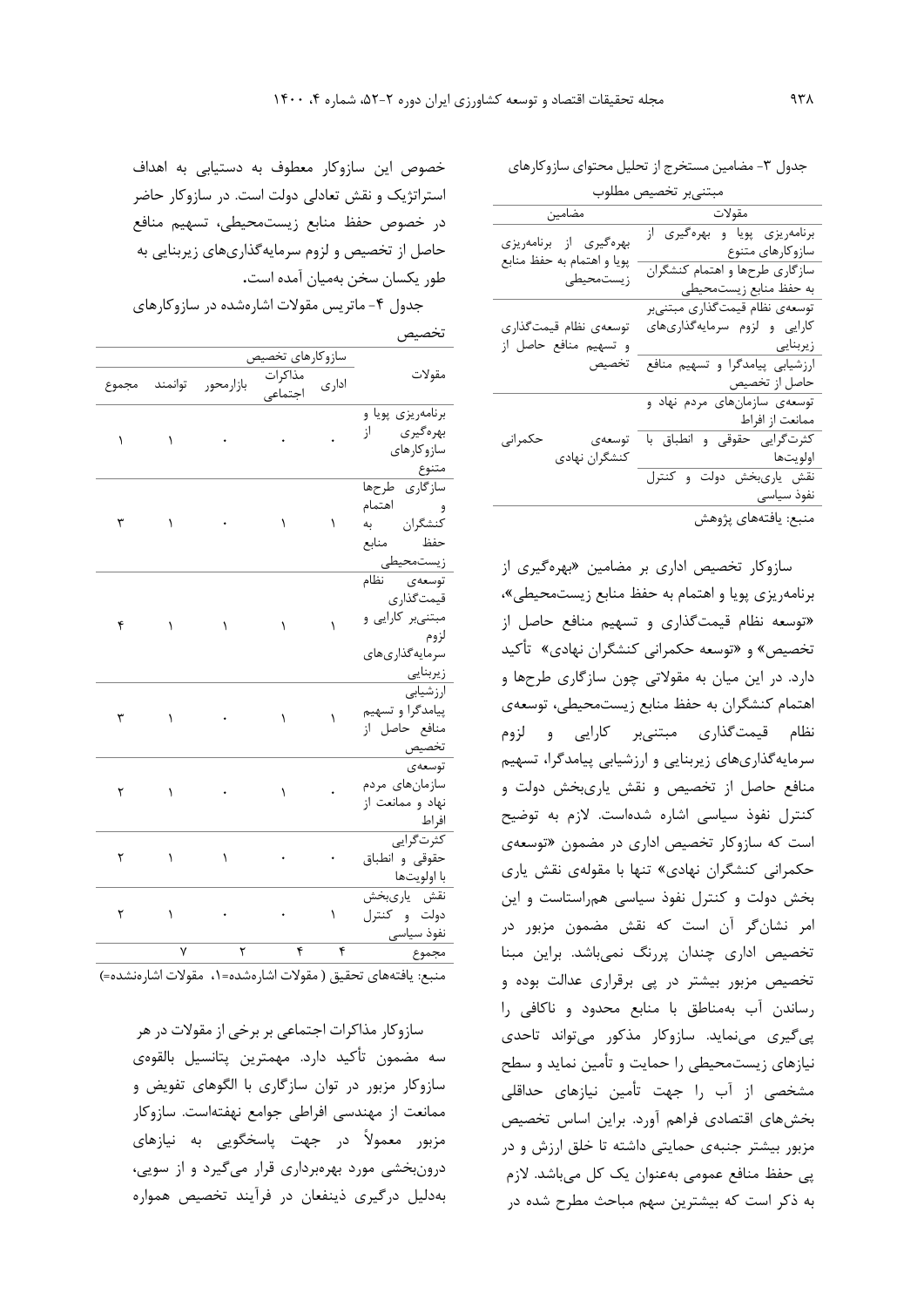منابع اطالعاتی مناسبی در اختيار کارگزاران خواهد بود که تکيه به فرمولهای خشک و غيرقابل تغيير را تقليل میبخشد. از سويی، تخصيص مبتنیبر مذاکرات اجتماعی از اين امکان برخوردار است که پايداری سازمانی و همچنين، پذيرش سياسی را نيز فراهم آورد. از ديگر مقوالتی که در سازوکار مزبور بدان اشاره شدهاست اهتمام کنشگران به حفظ منابع زيستمحيطی، میباشد که سازوکار مزبور نقش هنجارها

و قدرت نهادهای محلی در تمرکز بر منابع زيستمحيطی را بسيار پررنگ توصيف مینمايد. سهم عمدهای از مباحث مَطروحه در قالب اين سازوکار معطوف به مباحث مرتبط با مشارکت و نقش نهادهای اجتماعی میباشد. براين اساس، سازوکار مذاکرات اجتماعی نقش مشارکت ذینفعان را جهت حصول به تخصيص مطلوب مقدم شمرده و الزمه دستيابی به امر مزبور را شکلگيری نهادهای مردمنهاد میداند.



نمودار 1- شرايط مضامين اشاره شده در سازوکارهای تخصيص

نظام قيمتگذاری اشاره داشته و در مرتبه دوم کارايی بهرهگيری از منابع آبی را در دستور کار قرار میدهد. سازوکار تخصيص توانمند، مضامين اول، دوم و سوم، يعنی »بهرهگيری از برنامهريزی پويا و اهتمام به حفظ منابع زيستمحيطی«، »توسعهی نظام قيمتگذاری و تسهيم منافع حاصل از تخصيص« و »توسعهی حکمرانی کنشگران نهادی» را در کانون توجه خود قرار داده است )نمودار 1(. تخصيص توانمند، تنها سازوکاری است که تمامی مقوالت مستخرج را تحت پوشش قرار داده و بهصورت موزون به آنان توجه داشتهاست. محتوای اين سازوکار در پی تعديل شرايط و اولويتها بوده و خواهان آن است که کمترين هزينه به جامعه تحميل گردد. براين اساس ساختار اين سازوکار ضمن حفظ سطح ضروری از منابع آبی برای مصارف زيستمحيطی، توسعهی اقتصادی را نيز مدنظر قرار میدهد که اين خود نوآوریهايی را در زمينه بهرهگيری و سرمايهگذاریهای بنيانی طلب مینمايد. ازسويی خواهان آن است که

سازوکار بازارمحور بر مقولهی توسعهی نظام قيمتگذاری و لزوم سرمايهگذاریهای زيربنايی اشاره دارد. سازوکار مزبور هزينههای آب را، بگونهای هدف قرار میدهد که برابر با هزينهی نهايی تأمين آخرين واحد از آن باشد. بر اساس ديدگاه بيان شده، تخصيصی که قيمت هر واحد آب (ارزش نهايی آب) را برابر با هزينه نهايی آن نمايد بهلحاظ اقتصادی کارآمد و بهلحاظ اجتماعی بهينه خواهد بود )براين منوال، معيارکارايی و ارزش کل توليد را در ميان تمامی بخشهای اقتصادی متأثر، حداکثر خواهد نمود). از سويی سازوکار مزبور در پی آن است که با بهرهگيری از سازوکارهای پرداخت غرامت و تعيين قيمت حقيقی، هزينهی فرصت منابع آبی در تخصيص لحاظ گردد. الزم به توجه است که در تخصيص بازارمحور بايد حقوق مالکيت به درستی تعريف گردند و مواردی چون انعطافپذيری، شفافيت، انحصار، جامعيت و قابليت انتقال را در برگيرند. در نهايت محتوای سازوکار بازارمحور در مرتبه اول بر توسعهی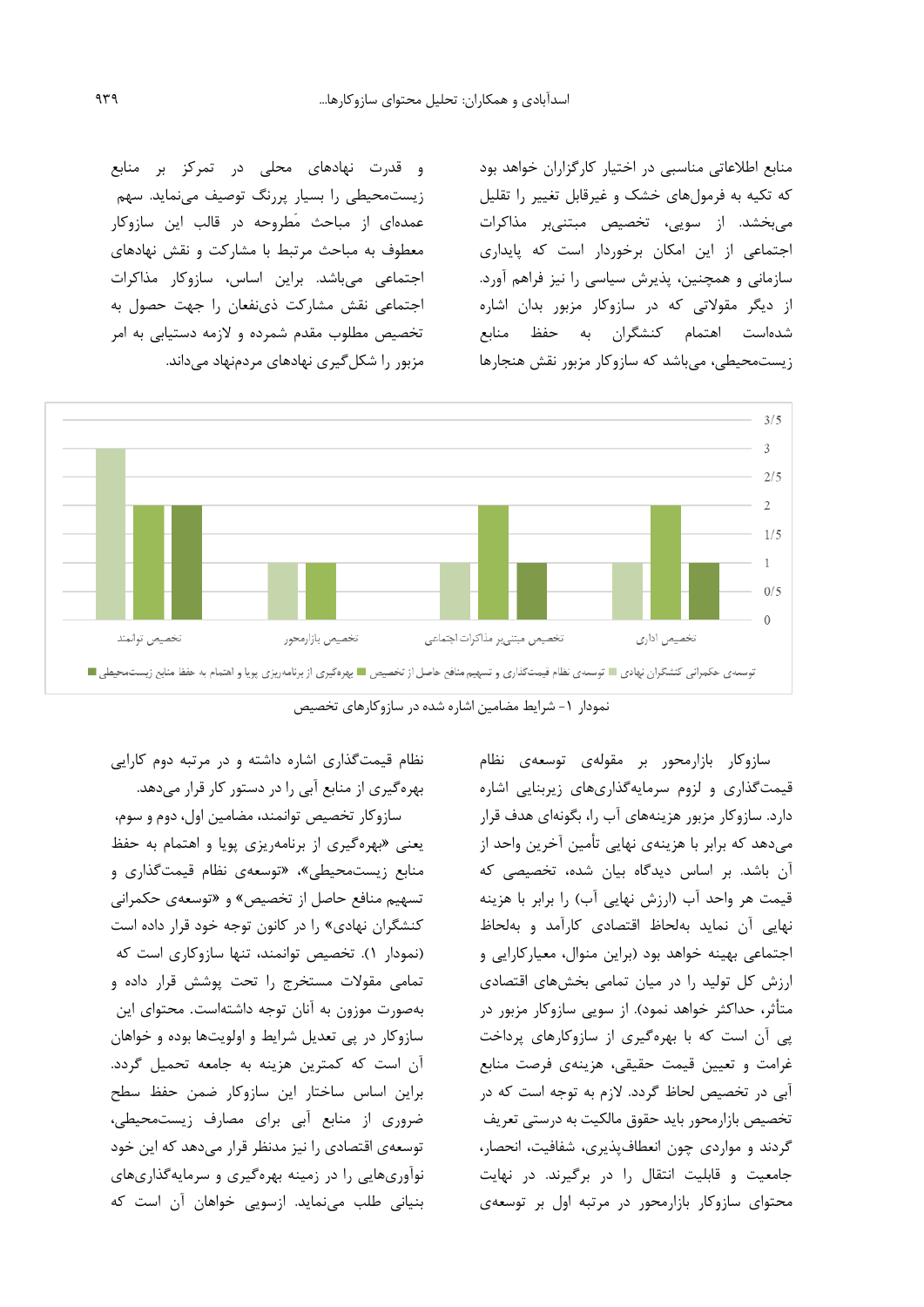تعريف صحيح و دقيقی از حقوق آب صورتگيرد )که در اين ميان تکثرگرايی حقوقی از اهميت ويژهای برخوردار است) تا ضمن تقليل ريسک، امنيت لازم برای کاربران فراهم گردد. الزم به توجه است که در تخصيص توانمند بهرهگيری از سازوکارهای متنوع )منجمله تخصيص اداری در سطح کالن، بازار آب، بانک آب و تخصيص مبتنیبر مذاکرات) جهت سازگاری با زمينههای ناپايدار امری الزامی است. در تخصيص حاضر طراحی زيرساختها بايد توسط فرآيندهای سرمايهگذاری حمايت شوند که فشارهای تصميمات فنی و ريسکهای ايجاد هزينههای نابجا را به آخرين لحظه موکول ننمايند و اين امر هنگامی صورت میگيرد که اطالعات قابل اطمينان در مورد اولويتهای توسعه و تقاضا و دسترسی به منابع آبی آينده مشخص باشد. براين اساس ارزشيابی پيامدگرا نقشی کليدی را در اين سازوکار ايفا مینمايد. سهم عمدهای از محتوای اين سازوکار بر کثرتگرايی حقوقی و انطباق با اولويتها اشاره دارد. در نهايت از ميان سازوکارهای مورد بررسی، تخصيص توانمند تنها مکانيسمی است که تنوع بيشتری از کارکردهای يک شبکهی مطلوب را در خود جای داده است. بهبيان سادهتر، تخصيص توانمند با ديدگاهی وسيع و فراگير به تببين کارکردهای شبکهی مطلوب پرداختهاست. **بحث و نتيجهگيري**

بهطور کلی، سازوکارهای مَطروحه در بخشهای پيشين دو بعد محدوديت و تسهيم را در بر میگيرند. در واقع، غالب سازوکارهای مذکور بيان شده الزمهی غلبه بر محدوديتها را دستيابی به تسهيم مناسب در اشکال مختلف میدانند. در اين ميان، برخی از سازوکارها ديدگاه اقتصادی صرف بر موضوع داشتند؛ در حالی که برخی ديگر از سازوکارها با نگاهی چند بعدی به موضوع مورد نظر پرداختهاند. بهطورکلی، سازوکار تخصيص اداری )1978 .,*al et* Timothy)، درگير معضالتی چون ممانعت از خريد و فروش حقآبهها در هنگامه محدوديت آب، جايگزينی منابع آب يارانهای بهجای سازوکارهای بازار، عدم شکلگيری مجازاتهای مناسب منتج از سوء بهرهبرداری، مديريت و سرمايهگذاریهای غيرمنسجم و در نتيجه هدر رفت و تخصيص نامناسب منابع آبی، عدم مشارکت کاربران و تناقض نتايج با اهداف اوليه میباشد. براين اساس، مهمترين مشکلی که در سازوکارهای

تخصيص اداری آب نهفته است عدم ايجاد انگيزه در کاربران جهت حفظ منابع آبی و ارتقاءکارايی میباشد. بنابراين، نتايج بيانگر آن است که کارکردهای تخصيص مطلوب در سازوکار مزبور به صورت محدودی مورد توجه قرار گرفته است. براين اساس میتوان دريافت که سازوکار ذکر شده در مقايسه با ساير سازوکارها بر کارايی متمرکز نشده است و به تنهايی در تببين کارکردهای تخصيص مطلوب، از کارآمدی چندانی برخوردار نيست.

نتايج بيانگر آن است که تخصيص مبتنیبر مذاکرات اجتماعی )1986 ,Coward)، بر ديدگاهی مبتنی بر مشارکت ذینفعان در فرآيند تخصيص تأکيد داشت. بدين معنا که در سازوکار مزبور نقش مشارکت ذینفعان در فرآيند برنامهريزی، اجرا و ارزشيابی بسيار پررنگ میباشد. در اين راه سازو کار مزبور با معضالتی چون نياز به ساختارهای سازمانی بسيار شفاف )که همواره در دسترس نيست(، توان اندک سازوکار مزبور در تخصيص بين بخشی و وجود تضاد مابين منافع گروههای خاص روبرو است. بر اين مبنا میتوان دريافت که تخصيص مبتنیبر مذاکرات اجتماعی با خاستگاهی مشارکتمحور، تخصيص را با ديدگاهی اجتماعی موردنظر قرار میدهد.

سازوکار تخصيص بازارمحور )1986 .,*al et* Howe)، از جمله سازوکارهايی محسوب میشود که بر نقش اقتصاد در امر تخصيص تأکيد دارد. در اين راه تخصيص مزبور با مشکالتی چون اندازهگيری جريان آب، معضالت تعيين حقآبهها درهنگام جريانهای متغير آب، سرمايهگذاری در سيستمهای انتقال ضروری، فروش آب برای پول توسط کشاورزان فقير، اثرات بر بخش ثالث، افزايش مصرف بخشهای صنعتی و شهری، تعيين ارزش حقآبهها (رسمی و يا غيررسمی) براساس زمينهای تحت آبياری و احساس سلب مالکيت توسط کاربران هنگام قيمتگذاری دولتی، دست و پنجه نرم میکند. موارد مذکور میتواند شکست بازار آب را در پی داشته باشد. براين اساس، شکست بازار برهمکنشی است که در آن اقتصاد بازار در دستيابی به کارايی اقتصادی شکست خواهد خورد و زمانی رخ میدهد که انگيزههای ذینفعان، آنان را به سويی سوق دهد که معيارهای کارايی را مدنظر قرار ندهند. صرفنظر از موارد بيان شده، خود بازارهای کارا میتوانند معيارهای زيستمحيطی، برابری اجتماعی و حتی امنيت عمومی را که در حوزه مسايل سياست عمومی قرار میگيرند، تحت مخاطره قرار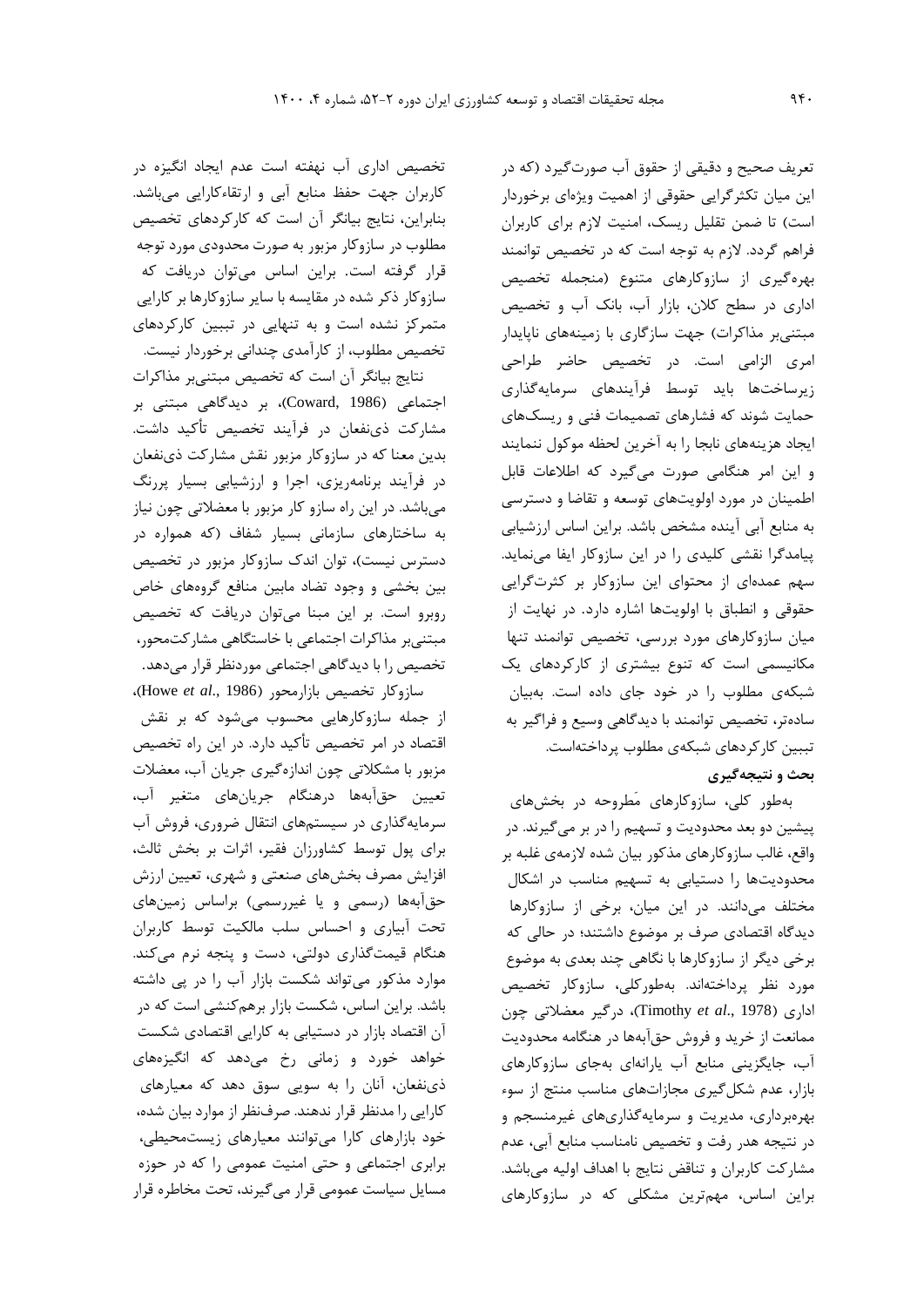سازوکارهای اداری، مبتنیبر مذاکرات اجتماعی و بازار محور به تنهايی و بهصورت مجزا از قابليت فرآهمآوری يک تخصيص مطلوب برخوردار نيستند، اين درحالی است که تخصيص توانمند از طريق بهرهگيری از تکثر سازوکارها و جامعنگری بهگونهای چشمگير ابعاد تخصيص مطلوب را در بر گرفته و کارکردهای آن را تبيين مینمايد.

بهطور کلی، با توجه به وجوه اشتراک سازوکارهای مورد بررسی در تببين کارکردهای تخصيص مطلوب قابل درک است که مضمون »توسعهی نظام قيمتگذاری و تسهيم منافع حاصل از تخصيص« در رتبهی نخست کارکردهای تخصيص مطلوب از منظر سازوکارهای مورد بررسی قرار دارد و پس از آن مضامين »توسعهی حکمرانی کنشگران نهادی« و »بهرهگيری از برنامهريزی پويا و اهتمام به حفظ منابع زيستمحيطی« جای میگيرند. يافتههای مزبور با نتايج مطالعات ) & Molle Berkoff, 2009; Hellegers & Leflaive, 2015; 2007 ,Meinzen-Dick) همسو می باشد.

دهند. بر اين اساس، میتوان دريافت که سازوکار بازارمحور در مقايسه با ساير سازوکارها بر مباحث اقتصادی صرف متمرکز شدهاست و در تببين کارکردهای تخصيص مطلوب از توانمندی چندانی برخوردار نيست.

تخصيص توانمند )1995 ,Chichilnisky)، از جمله سازوکارهای محسوب میشوند که نقشهای اقتصادی، اجتماعی و حکمرانی را بهصورت آميخته و متوازن مورد توجه قرار دادهاست. بر اين اساس، قابل درک است که کارکردهای تخصيص مطلوب در سازوکار حاضر فراتر از تک بعدینگری بوده و جنبههای متعددی چون مالحظات مديريتی، تعامالت کنشگران و تکثر سازوکارها را نيز مد نظر قرار دادهاست. الزم به ذکر است که توانايی تخصيص توانمند در مقايسه با ساير سازوکارها در آن نهفته است که مباحث تخصيص را با ديدگاهی کلگرايانه و جامع مد نظر قرار داده است؛ اين در حالی است که ساير سازوکارها با محدوديت بيشتری در خصوص تخصيص مواجه میباشند. بهطور کلی، نتايج حاکی از آن است که از ميان چهار سازوکار مورد بررسی،

#### **REFERENCES**

- 1. Ahadiat, M. (2018). A Study of Effective Components on Virtual Water Trade Management from the ViewPoints of Experts. *Iranian Journal of Agriculture Economics and Development Research,* 48 (4), 657 – 679. (In Farsi)
- 2. Alcamo, J., Florke, M., and Marker, M. (2007). Future long-term changes in global water resources driven by socio-economic and climatic changes. *Hydrological Sciences Journal*, 52 (2), 247–275.
- 3. Anon, (1992), The Hackers' Dictionary of Computer Jargon, (2th ed.). Cambridge: MIT Press., England
- 4. Bauer, C.J. (1997). Brining water markets down to earth: the political economy of water rights in Chile, 1976-95. *World Development,* 25(5), 639-656.
- 5. Bear, J., Cheng, A.H.D., Sorek, S., Ouazar, D., and Herrera, I. (2002). *Seawater Intrusion in Coastal Aquifers — Concepts, Methods and Practices. Kluwer Academic Publishers*, The Netherlands, p. 625.
- 6. Bengtsson, M. (2016). How to plan and perform a qualitative study using content analysis. *Nursing Plus Open,* 2, 8-14.
- 7. Bjornlund, H. (2010). The competition for water: striking a balance among social, environmental, and economic needs. *C.D. Howe Institute,* 302, 1-28.
- 8. Bjornlund, H., Zuo, A., Wheeler, S., & de Loë, D. (2013). Water Reallocation Policies The Importance of Rural and Urban Differences in Alberta, Canada, World Academy of Science. *Engineering and Technology International Journal of Economics and Management Engineering*, 7(4), 949 – 957.
- 9. Boelens, R., & Vos, J. (2012). The danger of naturalizing water policy concepts: Water productivity and efficiency discourses from field irrigation to virtual water trade. *Agricultural Water Management*, 108, 16–26. doi:10.1016/j.agwat.2011.06.013.
- 10.Chang, G., Wang, L., Meng, L., & Zhang. W. (2016). Farmers' attitudes toward mandatory water-saving policies: A case study in two basins in northwest China, *Journal of Environmental Management*, 181, 455-464.
- 11.Chichilnisky, G. (1996). A robust theory of resource allocation, *Social Choice and Welfare*, 13, 1-10.
- 12.Coward, E. W. (1986). Direct or indirect alternatives for irrigation investment and the creation of property. In *Irrigation investment, technology and management strategies for development*, ed. K. W. Easter, 225-244. Boulder, CO: Westview Press.
- 13. Debaere, P., Richter, B.D., Davis, K.F., Duvall, M.S., Gephart, J.A., O'Bannon, C.E., Pelnik, C., Powell, E.M., & Smith, T.W. (2014). Water markets as a response to scarcity. *Water Policy*, 16, 625–649. doi:10.2166/ wp.2014.165
- 14. Downard, R., Endter-Wada, J., & Kettenring, K. (2014). Adaptive wetland management in an uncertain and changing arid environment. Ecology and Society, 19(2), 23.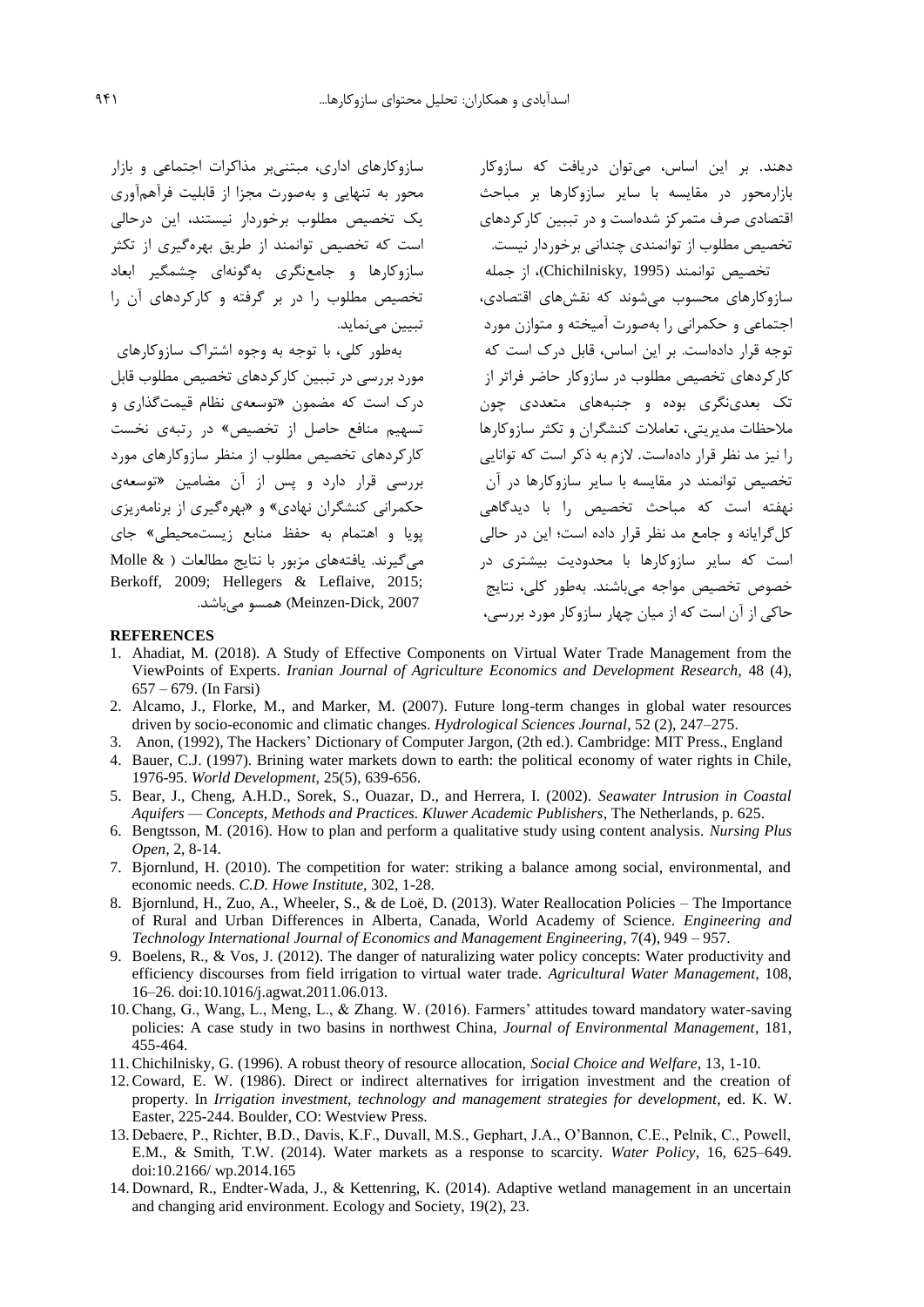- 15. Dunn, G. (2012). Water security guidance document. UBC Program on Water Governance, Vancouver. Lean Geoffrey (1993) Troubled Waters, *Observer*, 4, 16–23.
- 16. Easter, K. W., & McCann, J. (2010). Nested institutions and the need to improve international water institutions. *Water policy*, 12, 34 – 47.
- 17. Erlingsson, C., & Brysiewicz, P. (2017). A hands-on guide to doing content analysis. *African Journal of Emergency Medicine,* 7(3), 73-77.
- 18. European Commission (EC). (2012). The role of water pricing and water allocation in agriculture in delivering sustainable water use in Europe. Project number 11589.
- 19. Folke, C., Carpenter, S., Elmqvist, T., Gunderson, L., Holling, C.S., & Walker, B. (2002). Resilience and sustainable development: building adaptive capacity in a world of transformations. *Ambio,* 31(5),437– 440.
- 20. Fridlund, B., & Hildingh, C. (2000). Health and qualitative analysis methods. In B. Fridlund & C. Hildingh (Eds.), *Qualitative research, methods in the service of health*: Studentlitteratur.
- 21. Ganji, N., &, I. (2018). Identifying factor affecting efficiency of water use in wheat production, Alborz province (Data Envelopment Analysis Approach). *Iranian Journal of Agriculture Economics and Development Research*, 49(1), 13 – 22.
- 22. Garrick, D., Whitten, S.M., & Coggan, A. (2013). Understanding the evolution and performance of water markets and allocation policy: a transaction costs analysis framework. *Ecological Economics*, 88, 195– 205.
- 23. Giannoccaro, G., Castillo, M., & Berbel, J. (2015). An assessment of farmers' willingness to participate in water trading in southern Spain. *Water Policy*, 17, 520–537. doi:10.2166/wp.2014.092.
- 24. Gleick, P.H. & Heberger, M. (2012). Water and Conflict Events, Trends, and Analysis. *The World's Water,* 8, 159 – 171.
- 25. Gomez-Limon, J., & Riesgo, L. (2004). "Water pricing: Analysis of differential impacts on heterogeneous farms." *Water Resources Research,* 40(7), 1-12.
- 26. Grafton, R.Q., Landry, C., Libecap, G.D., McGlennon, S., & O'Brien, R. (2010). An integrated assessment of water markets: Australia, Chile, China, South Africa and the USA, *NBER Working Paper* No. 16203.
- 27. Graneheim, U. H., and Lundman, B. (2004). Qualitative content analysis in nursing research: concepts, procedures and measures to achieve trustworthiness. *Nurse Education Today,* 24(2), 112-115.
- 28. Grothmann, T. & Patt, A. (2005). Adaptive capacity and human cognition: The process of individual adaptation to climate change. *Global Environmental Change*, 15, 199–213.
- 29. Haddeland, I., Heinke, J., Biemans, H., Eisner, S., Flo¨rke, M., Hanasaki, N., Konzmann, M., Ludwig, F., Masaki, Y., Schewe, J., Stacke, T., Tessler, Z.D., Wada, Y., & Wisser, D., (2014). Global water resources affected by human interventions and climate change. *Natl. Proceedings of the National Academy of Sciences of the United States of America,* 111 (9), 3251–3256, http://dx.doi.org/10.1073/ pnas.1222475110.
- 30. Hellegers, P., & Leflaive, X. (2015). Water allocation reform: what makes it so difficult? *Water International*, 40(2), 273- 285, DOI: 10.1080/02508060.2015.1008266
- 31. Howe, C.W., Schurmeier, D.R., & Shaw W.D. (1986). Innovative approaches to water allocation: the potential for water markets. *Water resources research*, 22(4), 439-445.
- 32.Jacobsen, D., Milner, A., Brown, L., & Dangles, O. (2012). Biodiversity under threat in glacier-fed river systems. *Nature Climate Change*, 2, 361–364.
- 33.Jen, E. (2003). Stable or Robust? What's the Difference? *Working Paper*, Santa Fe Institute, Santa Fe.
- 34.Johansson, R.C., Tsur, Y., Roe, T.L., Doukkali, R. & Dinar, A. (2002). Pricing irrigation water: a review of theory and practice. *Water Policy,* 4, 173-199.
- 35. Khan, S., & van der Zaag, P. (2012). Allocating Water. Chapter 22 in the United Nations World Water *Development Report* 4: Managing Water under Uncertainty and Risk. Paris, UNESCO; pp. 517–532. http://www.unesco.org/new/en/natural-sciences/environment/water/wwap/wwdr/wwdr4-2012/.
- 36. Kiguchi, M., Shen, Y., Kanae, S., & Oki, T., (2015). Reevaluation of future water stress due to socioeconomic and climate factors under a warming climate. *Hydrological Sciences Journal,* 60 (1), 14–29, http://dx.doi.org/10.1080/02626667.2014.888067.
- 37. Krehm, W. (2001). The Other Lower Manhattan Disaster: A Policy Kit for the Cleanup. Retrieved September 16, 2001, from http://www.comer.org/Manhatten.htm.
- 38. Krippendorff, K. (2012). *Content analysis: An introduction to its methodology*: Sage.
- 39. Le Quesne T., Matthews, J., Von der Heyden, C., Wickel, A., Wilby, R., Hartmann, J., Pegram, G., Kistin, E., Blate, G., Kimura de Freitas, G., Levine, E., Guthrie, C., McSweeney, C., & Sindorf, N. (2010*b*). Flowing forward: freshwater ecosystem adaptation to climate change in water resources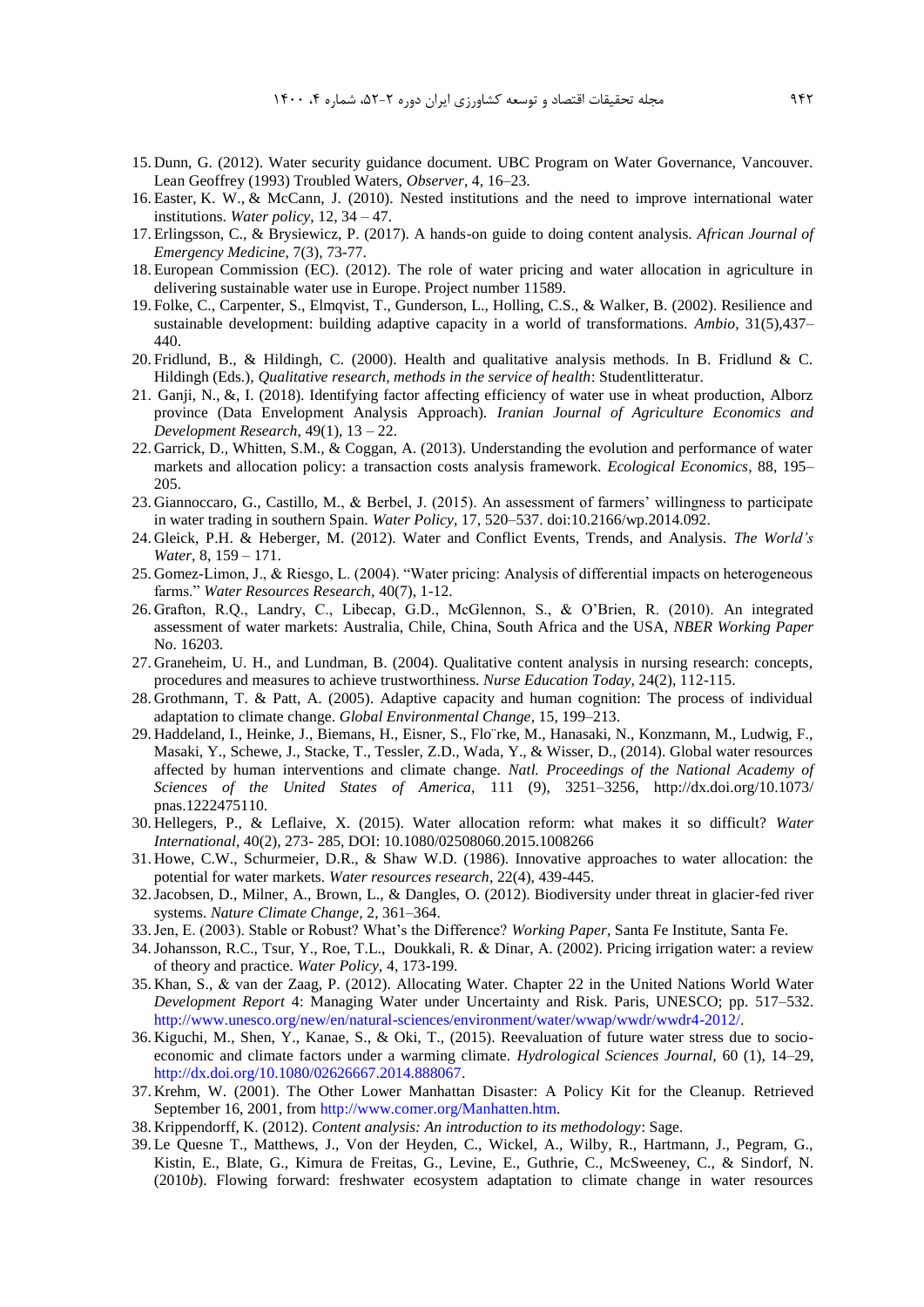management and biodiversity conservation. *Water Working Note No.* 28, November. Report prepared by WWF for the World Bank. Washington DC, World Bank.

- 40. Le Quesne, T., Kendy, E., and Weston, D. (2010*a*). *The Implementation Challenge: Taking Stock of Government Policies to Protect and Restore Environmental Flows.* WWF and Nature Conservancy. www.panda.org/about\_our\_earth/about\_freshwater/freshwater\_resources/?196955/The-Implementation-- Challenge---Taking-stock-of-government-policies-to-protect-andrestore-environmental-flows (Accessed 20 June 2011).
- 41. Lehner, B., Do¨ ll, P., Alcamo, J., Henrichs, T., Kaspar, F., (2006). Estimating the impact of global change on flood and drought risks in Europe: a continental, integrated analysis. *Climate change*, 75, 273– 299, http://dx.doi.org/10.1007/s10584-006- 6338-4.
- 42. Levine, G., Barker, R., & Huang, C.C. (2007). Water transfer from agriculture to urban uses: Lessons learned, with policy considerations. *Paddy and Water Environment*, 5(4), 213-222.
- 43. Liang T.G. (2013). *Trading and Economic Efficiency in Selected Victorian Water Markets in Australia*. Thesis presented for the degree of Doctor of Philosophy, Murdoch University.
- 44. Maestu, J. (2012). *Water trading and global water scarcity: International experiences.* Abingdon, UK: Routledge.
- 45. Marston, L., & Cai, X. (2016). An overview of water reallocation and the barriers to its implementation. *WIREs Water*, 123, 127-134. doi: 10.1002/wat2.1159.
- 46. Meinzen-Dick, R. (2007). Beyond panaceas in water institutions. *Proceedings of the National Academy of Sciences of the United States of America*., 104(39), 15200-15205.
- 47. Meinzen-Dick, R., & Ringler, C. (2008). Water reallocation: Drivers, challenges, threats, and solutions for the poor. *Journal of Human Development*, 9(1), 47–64. doi:10.1080/14649880701811393.
- 48. Meinzen-Dick, R.S. (2000). Public, private, and shared water: groundwater markets and access in Pakistan. In *Negotiating water rights,* ed. Bryan R. Bruns and Ruth S. Meinzen-Dick. London: Intermediate Technology Publications.
- 49. Minciardi, R., Robba, M., & Roberta, S. (2007). Decision models for sustainable groundwater planning and control. *Journal of Control Engineering Practice,* 15, 1013–1029.
- 50. Molle, F., & Berkoff, J. (2009). *Cities vs. agriculture: a review of intersectoral water re-llocation. Nat Resour Forum*, 33, 6– 18.
- 51. Mundell, R.A. (1960). The Monetary Dynamics of International Adjustment under Fixed and Flexible Exchange Rates. *The Quarterly Journal of Economics,* 74, 227-257.
- 52. Mundell, R.A. (1962). The Appropriate Use of Monetary and Fiscal Policy for Internal and External Stability. *IMF Staff papers*, 9(1), 70 – 79.
- 53. Ostrom, E., Gardner, R., and Walker. J. (1994). *Rules, Games, and Common-Pool Resources*. The University of Michigan Press, Ann Arbor, Michigan.
- 54. Palomo-Hierro, S., Gomez-Limon, J.A., & Riesgo, L., (2015). Water markets in Spain: performance and challenges. *Water*, 7, 652–678. doi:10.3390/w7020652.
- 55. Pegram, G., Li, Y., Le Quesne, T., Speed, R., Li, J., & Shen. F. (2013). *River basin planning: Principles, procedures and approaches for strategic basin planning.* UNESCO, Paris.
- 56. Perramond, E. P. (2013). Water governance in New Mexico: Adjudication, law, and geography. *Geoforum*, 45, 83–93. doi:10.1016/j.geoforum.2012.10.004.
- 57. Prudhomme, C., Giuntoli, I., Robinson, E.L., Clark, D.B., Arnell, N.W., Dankers, R., Fekete, B.M., Franssen, W., Gerten, D., Gosling, S.N., Hagemann, S., Hannah, D.M., Kim, H., Masaki, Y., Satoh, Y., Stacke, T., Wada, Y., & Wisser, D. (2014). Hydrological droughts in the 21st century, hotspots and uncertainties from a global multimodel ensemble experiment. Proc. Natl. Acad. *Sci. U. S. A.* 111 (9), 3262–3267, http://dx.doi.org/10.1073/pnas.1222473110.
- 58.Richter, B. D. & Thomas, G. A. (2007). Restoring environmental flows by modifying dam operations. *Ecology and Society,* 12(1), 12-28*.*
- 59.Rockström, J., Falkenmark, M., Allan, T., Folke, C., Gordon L., Jägerskog, A., Kummu, M., Lannerstad, M., Meybeck, M., & Molden D. (2014). The unfolding water drama in the Anthropocene: towards a resilience based perspective on water for global sustainability. *Ecohydrology*, 7, 1249–1261. doi:10.1002/eco.1562.
- 60.Rosegrant, M., & Binswanger, H. (1994). Markets in Tradable Water Rights: Potential for Efficiency Gains in Developing Country Water Resource Allocation. *World Development,* 22(11), 1613-1625.
- 61. Schewe, J., Heinke, J., Gerten, D., Haddeland, I., Arnell, N.W., Clark, D.B., Dankers, R., Eisner, S., Fekete, B.M., Colo´ n-Gonza´ lez, F.J., Goslin, S.N., Kim, H., Liu, X., Masaki, Y., Portmann, F.T., Satoh, Y., Stacke, T., Tang, Q., Wada, Y., Wisser, D., Albrecht, T., Frieler, K., Piontek, F., Warszawski, L., & Kabat, P. (2014). Multimodel assessment of water scarcity under climate change. Proc. Natl. Acad. *Sci. U. S. A,* 111 (9), 3245– 3250, http://dx.doi.org/10.1073/pnas.1222460110.